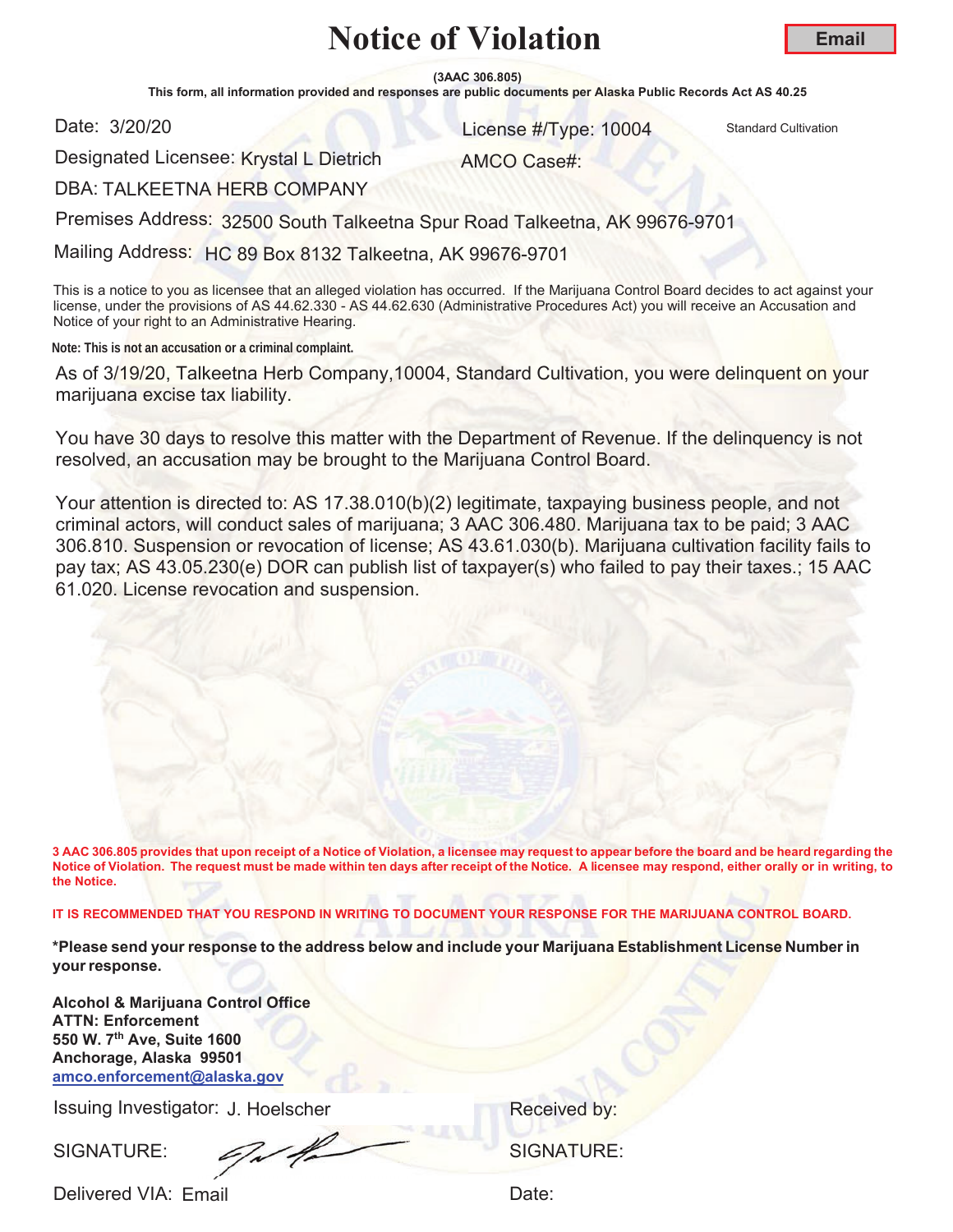**(3AAC 306.805)**

This form, all information provided and responses are public documents per Alaska Public Records Act AS 40.25

Date: 3/20/20

**S/20/20 10026** Standard Cultivation

AMCO Case#:

**Email**

Designated Licensee: James Barrett

DBA: RAINFOREST FARMS LLC

Premises Address: 5763 Glacier Highway Juneau, AK 99801

Mailing Address: PO Box 21714 Juneau, AK 99802

This is a notice to you as licensee that an alleged violation has occurred. If the Marijuana Control Board decides to act against your license, under the provisions of AS 44.62.330 - AS 44.62.630 (Administrative Procedures Act) you will receive an Accusation and Notice of your right to an Administrative Hearing.

**Note: This is not an accusation or a criminal complaint.**

As of 3/19/20, Rainforest Farms LLC, 10026, Standard Cultivation, you were delinquent on your marijuana excise tax liability.

You have 30 days to resolve this matter with the Department of Revenue. If the delinquency is not resolved, an accusation may be brought to the Marijuana Control Board.

Your attention is directed to: AS 17.38.010(b)(2) legitimate, taxpaying business people, and not criminal actors, will conduct sales of marijuana; 3 AAC 306.480. Marijuana tax to be paid; 3 AAC 306.810. Suspension or revocation of license; AS 43.61.030(b). Marijuana cultivation facility fails to pay tax; AS 43.05.230(e) DOR can publish list of taxpayer(s) who failed to pay their taxes.; 15 AAC 61.020. License revocation and suspension.

**3 AAC 306.805 provides that upon receipt of a Notice of Violation, a licensee may request to appear before the board and be heard regarding the Notice of Violation. The request must be made within ten days after receipt of the Notice. A licensee may respond, either orally or in writing, to the Notice.** 

**IT IS RECOMMENDED THAT YOU RESPOND IN WRITING TO DOCUMENT YOUR RESPONSE FOR THE MARIJUANA CONTROL BOARD.**

**\*Please send your response to the address below and include your Marijuana Establishment License Number in your response.**

**Alcohol & Marijuana Control Office ATTN: Enforcement 550 W. 7th Ave, Suite 1600 Anchorage, Alaska 99501 amco.enforcement@alaska.gov**

Issuing Investigator: J. Hoelscher **Election Control Control Control Control Control Control Control Control Control Control Control Control Control Control Control Control Control Control Control Control Control Control C** 

SIGNATURE: COMPUTE: SIGNATURE: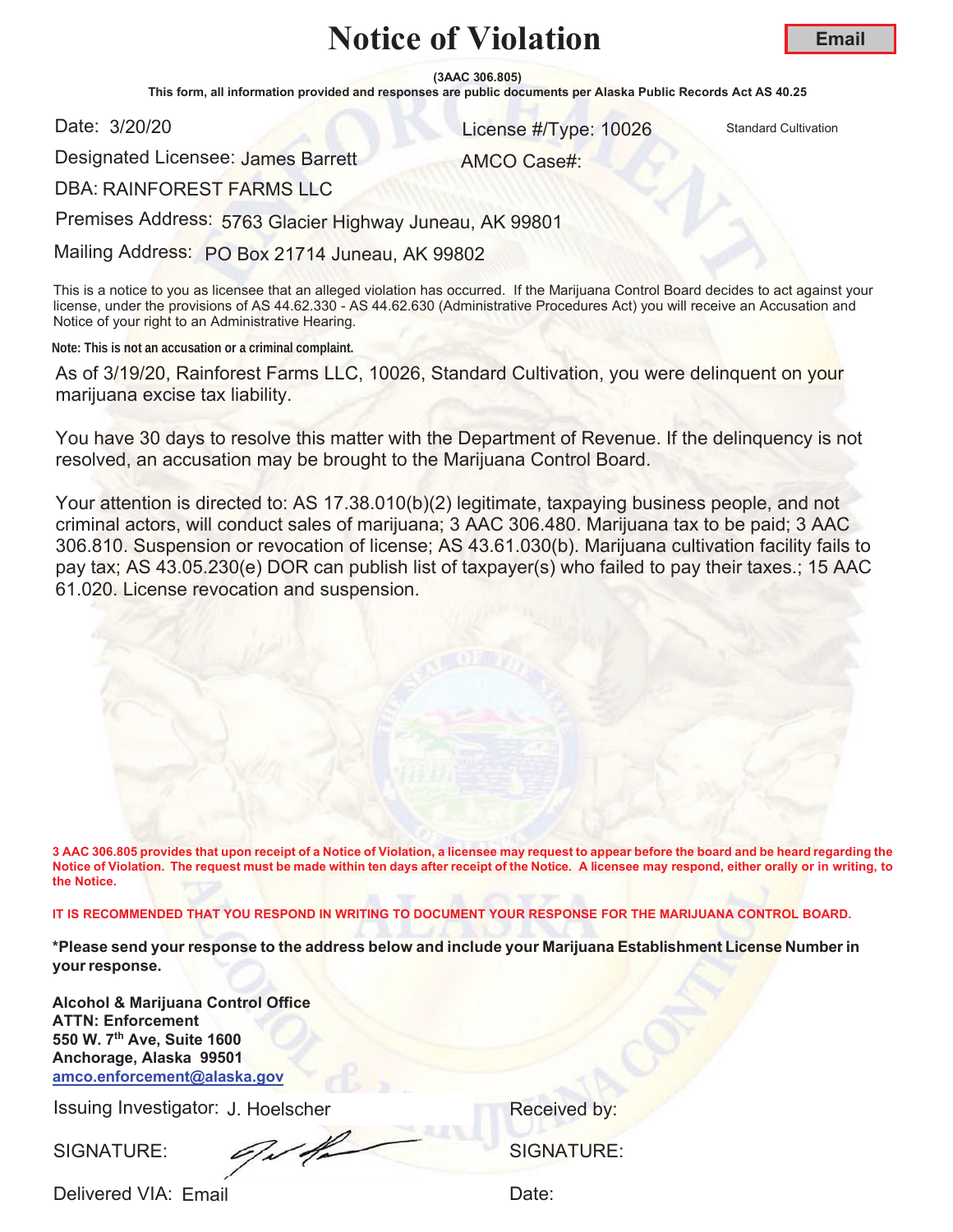$(3AAC 306.805)$ 

This form, all information provided and responses are public documents per Alaska Public Records Act AS 40.25

Date: 3/20/20

1999 3/20 Standard Cultivation Cultivation Cultivation

AMCO Case#:

Designated Licensee: Linden Anson

DBA: Alaskan Bloo<mark>ms LLC</mark>

Premises Address: 2448 Arvilla St. Building A, B & C Fairbanks, AK 99709

Mailing Address: 2448 Arvilla St. Building A, B & C Fairbanks, AK 99709

This is a notice to you as licensee that an alleged violation has occurred. If the Marijuana Control Board decides to act against your license, under the provisions of AS 44.62.330 - AS 44.62.630 (Administrative Procedures Act) you will receive an Accusation and Notice of your right to an Administrative Hearing.

**Note: This is not an accusation or a criminal complaint.**

As of \*Date\*, DBA/License Number/Type of license, you were delinquent on your marijuana excise tax liability.

You have 30 days to resolve this matter with the Department of Revenue. If the delinquency is not resolved, an accusation may be brought to the Marijuana Control Board.

Your attention is directed to: AS 17.38.010(b)(2) legitimate, taxpaying business people, and not criminal actors, will conduct sales of marijuana; 3 AAC 306.480. Marijuana tax to be paid; 3 AAC 306.810. Suspension or revocation of license; AS 43.61.030(b). Marijuana cultivation facility fails to pay tax; AS 43.05.230(e) DOR can publish list of taxpayer(s) who failed to pay their taxes.; 15 AAC 61.020. License revocation and suspension.

**3 AAC 306.805 provides that upon receipt of a Notice of Violation, a licensee may request to appear before the board and be heard regarding the** Notice of Violation. The request must be made within ten days after receipt of the Notice. A licensee may respond, either orally or in writing, to **the Notice.** 

IT IS RECOMMENDED THAT YOU RESPOND IN WRITING TO DOCUMENT YOUR RESPONSE FOR THE MARIJUANA CONTROL BOARD.

\*Please send your response to the address below and include your Marijuana Establishment License Number in **your response.** 

**Alcohol & Marijuana Control Office ATTN: Enforcement** 550 W. 7<sup>th</sup> Ave, Suite 1600 Anchorage, Alaska 99501 amco.enforcement@alaska.gov

Issuing Investigator: J. Hoelscher **Accelusion Secure 19 Secure 19 Secure 19 Secure 19 Secure 19 Secure 19 Secure 19 Secure 19 Secure 19 Secure 19 Secure 19 Secure 19 Secure 19 Secure 19 Secure 19 Secure 19 Secure 19 Secur** 

SIGNATURE: <del>CAMBRIAN</del> SIGNATURE: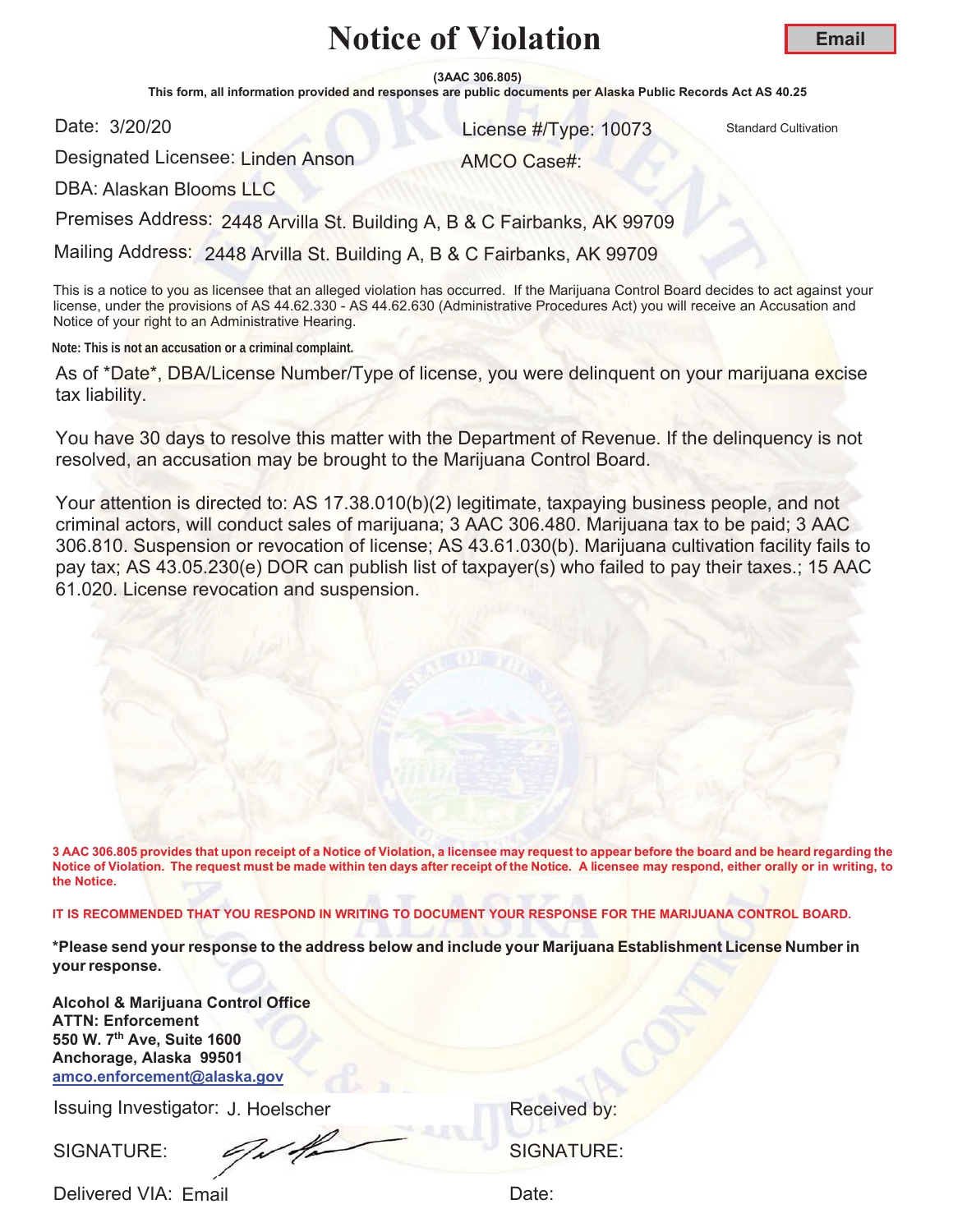# April 2, 2020

Hello AMCO Enforcement and Board Members,

I hope you find yourselves healthy and well in these strange times. There was recently a letter posted at the end of the agenda on this last meeting about me and Mr. Izon. In that letter there were accusations about myself misappropriating tax funds for my business and I would like to use this moment to shed some light on this topic

Regarding the New Year's Eve party: The fireworks were donated by Arora Engine Repair for the enjoyment of the community. Any hats, pins and other apparel were donated by DTS as we have promoted their business of security and cameras over the last few years and have helped them obtain enough customers that they wanted to help us create this special event for our community. All artists that performed donated their time for community enjoyment and we can provide all receipts, invoices and testimony from performers and other companies involved if needed.

Regarding our taxes: Our tax payment program is up to date, and we have been paying off our outstanding taxes as required by the board. We have in the last 12 months been able to clear up \$219,000 of non-re-occurring debt that has allowed us to stay in business and meet all the state's mandates. If needed, we can supply invoices where these debts were cleaned up with vendors. We are making headway and upholding every one of our obligations with the AMCO office and the DOR.

On average, at any given time, there are 6-10 venders in the industry that owe us \$50-\$70k that we are collecting on . There has been a plan since day one with the use of our Pro Forma, that has put us on a plan to come out of this debt and we are on track. We have offered to show this plan to the board, no one has taken us up on this offer, but the offer still stands. We just request that to happen in a closed meeting.

I am here to present facts in order to dispute the blatant lies that were presented about us from others within the industry. Thank you for your time and attention to this matter, it is important to us not only to remain in good standing with AMCO but also to address the negative light that this anonymous letter has attempted to put us in. At any time, we can speak about any issues brought up in the meeting. My business partners and I look forward to speaking with you soon.

Sincerely,

Linden Anson & the partners of Alaskan Blooms LLC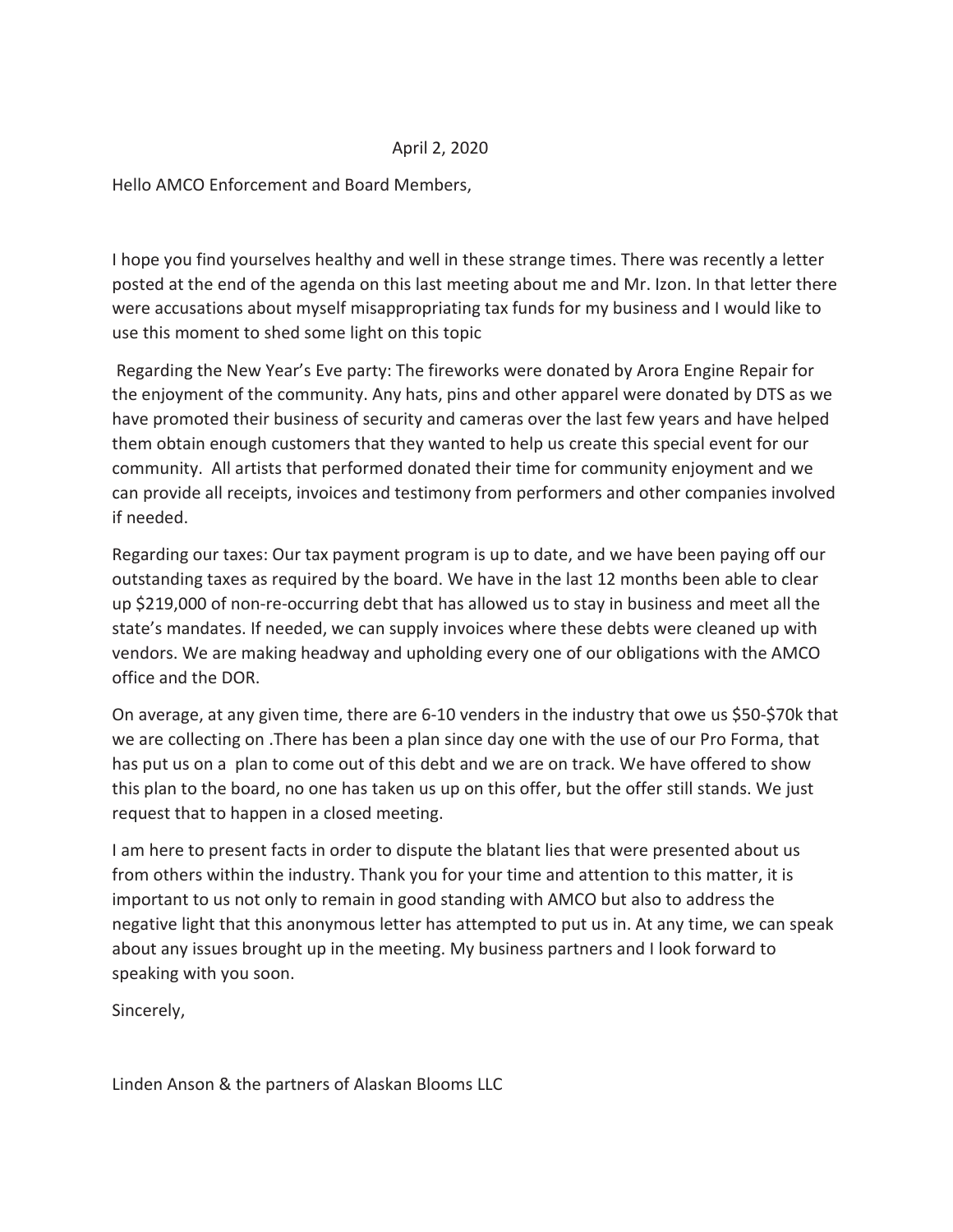**(3AAC 306.805)**

This form, all information provided and responses are public documents per Alaska Public Records Act AS 40.25

Date: 3/20/20

**S/20/20** Standard Cultivation **Contract Cultivation Contract Cultivation Contract Cultivation** 

AMCO Case#:

Designated Licensee: S<mark>madar Warden</mark>

DBA: AlaskaSense LLC

Premises Address: 521 W. Tudor Road, Unit 202 Anchorage, AK 99503

Mailing Address: 521 W. Tudor Road, Unit 202 Anchorage, AK 99503

This is a notice to you as licensee that an alleged violation has occurred. If the Marijuana Control Board decides to act against your license, under the provisions of AS 44.62.330 - AS 44.62.630 (Administrative Procedures Act) you will receive an Accusation and Notice of your right to an Administrative Hearing.

**Note: This is not an accusation or a criminal complaint.**

As of 3/19/2020, AlaskaSense LLC, 10237, Standard Cultivation, you were delinquent on your marijuana excise tax liability.

You have 30 days to resolve this matter with the Department of Revenue. If the delinquency is not resolved, an accusation may be brought to the Marijuana Control Board.

Your attention is directed to: AS 17.38.010(b)(2) legitimate, taxpaying business people, and not criminal actors, will conduct sales of marijuana; 3 AAC 306.480. Marijuana tax to be paid; 3 AAC 306.810. Suspension or revocation of license; AS 43.61.030(b). Marijuana cultivation facility fails to pay tax; AS 43.05.230(e) DOR can publish list of taxpayer(s) who failed to pay their taxes.; 15 AAC 61.020. License revocation and suspension.

**3 AAC 306.805 provides that upon receipt of a Notice of Violation, a licensee may request to appear before the board and be heard regarding the Notice of Violation. The request must be made within ten days after receipt of the Notice. A licensee may respond, either orally or in writing, to the Notice.** 

**IT IS RECOMMENDED THAT YOU RESPOND IN WRITING TO DOCUMENT YOUR RESPONSE FOR THE MARIJUANA CONTROL BOARD.**

**\*Please send your response to the address below and include your Marijuana Establishment License Number in your response.**

**Alcohol & Marijuana Control Office ATTN: Enforcement 550 W. 7th Ave, Suite 1600 Anchorage, Alaska 99501 amco.enforcement@alaska.gov**

Issuing Investigator: J. Hoelscher **Election Control Control Control Control Control Control Control Control Control Control Control Control Control Control Control Control Control Control Control Control Control Control C** 

SIGNATURE: COMPUTE: SIGNATURE: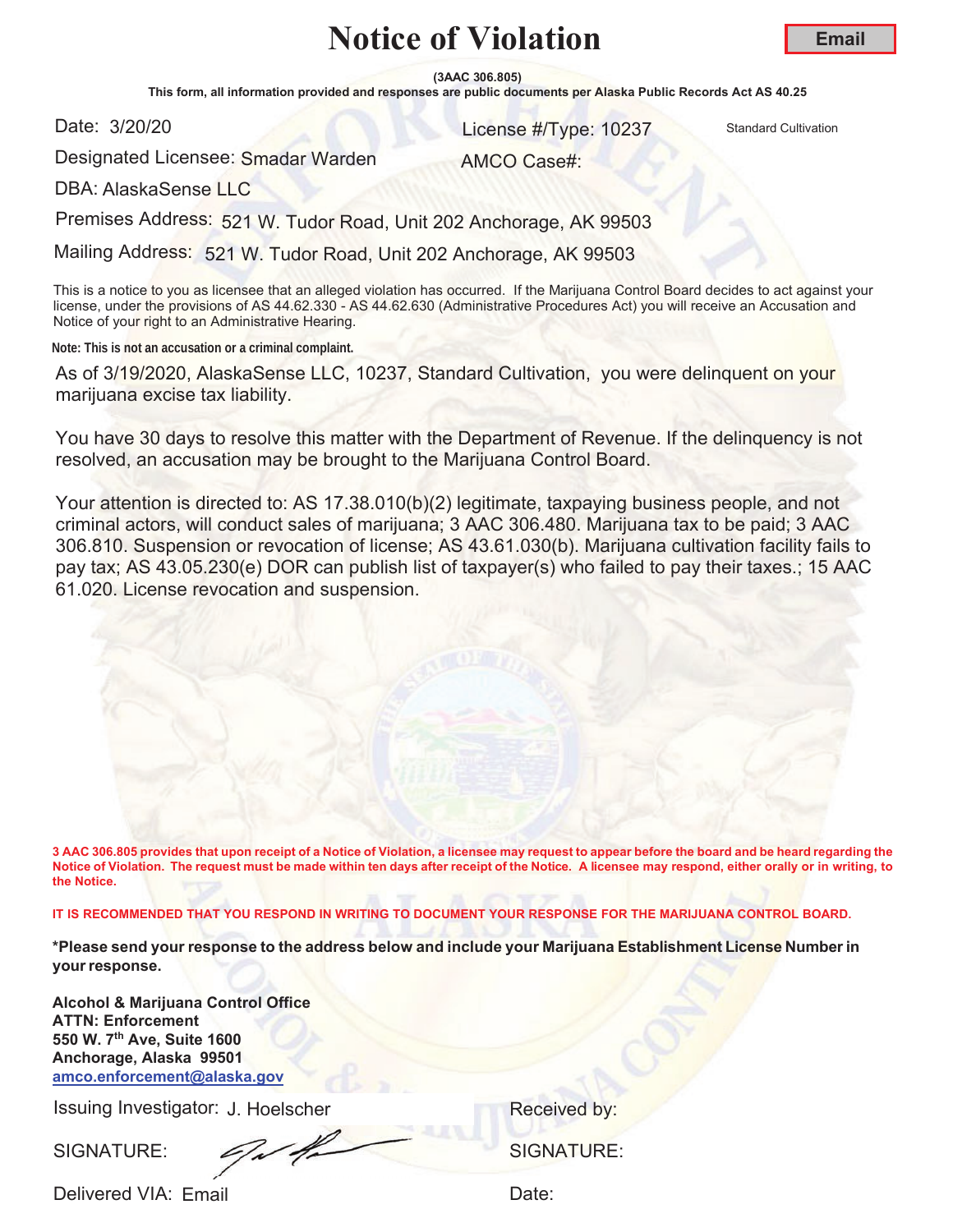**(3AAC 306.805)**

This form, all information provided and responses are public documents per Alaska Public Records Act AS 40.25

Date: 3/20/20

**S/20/20** Standard Cultivation **Contract Cultivation Contract Cultivation Contract Cultivation** 

AMCO Case#:

**Email**

Designated Licensee: <mark>Christina Euscher</mark>

DBA: R.C. Tinderbox LLC

Premises Address: 7801 King St. Anchorage , AK 99518

Mailing Address: 3601 Raspberry Road Unit 1A Anchorage, AK 99502

This is a notice to you as licensee that an alleged violation has occurred. If the Marijuana Control Board decides to act against your license, under the provisions of AS 44.62.330 - AS 44.62.630 (Administrative Procedures Act) you will receive an Accusation and Notice of your right to an Administrative Hearing.

**Note: This is not an accusation or a criminal complaint.**

As of 3/19/20, R.C. Tinderbox LLC, 10299, Standard Cultivation, you were delinquent on your marijuana excise tax liability.

You have 30 days to resolve this matter with the Department of Revenue. If the delinquency is not resolved, an accusation may be brought to the Marijuana Control Board.

Your attention is directed to: AS 17.38.010(b)(2) legitimate, taxpaying business people, and not criminal actors, will conduct sales of marijuana; 3 AAC 306.480. Marijuana tax to be paid; 3 AAC 306.810. Suspension or revocation of license; AS 43.61.030(b). Marijuana cultivation facility fails to pay tax; AS 43.05.230(e) DOR can publish list of taxpayer(s) who failed to pay their taxes.; 15 AAC 61.020. License revocation and suspension.

**3 AAC 306.805 provides that upon receipt of a Notice of Violation, a licensee may request to appear before the board and be heard regarding the Notice of Violation. The request must be made within ten days after receipt of the Notice. A licensee may respond, either orally or in writing, to the Notice.** 

**IT IS RECOMMENDED THAT YOU RESPOND IN WRITING TO DOCUMENT YOUR RESPONSE FOR THE MARIJUANA CONTROL BOARD.**

**\*Please send your response to the address below and include your Marijuana Establishment License Number in your response.**

**Alcohol & Marijuana Control Office ATTN: Enforcement 550 W. 7th Ave, Suite 1600 Anchorage, Alaska 99501 amco.enforcement@alaska.gov**

Issuing Investigator: J. Hoelscher **Election Control Control Control Control Control Control Control Control Control Control Control Control Control Control Control Control Control Control Control Control Control Control C** 

SIGNATURE: CONVERT SIGNATURE: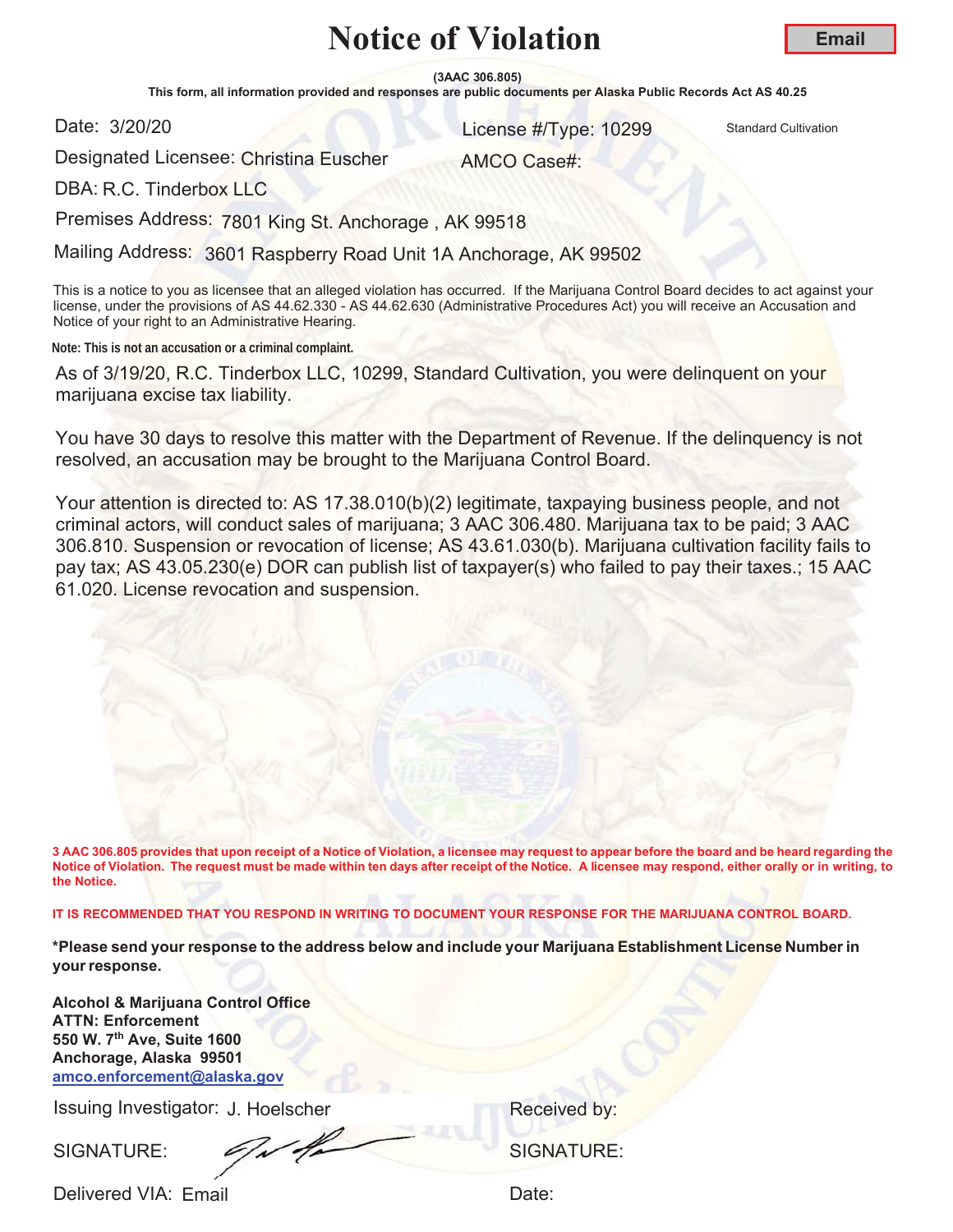**Email**

**(3AAC 306.805)**

This form, all information provided and responses are public documents per Alaska Public Records Act AS 40.25

Date: 3/20/20

**3/20/20** License #/Type: 10308 Limited Cultivation

Designated Licensee: Birchie Walter

AMCO Case#:

DBA: GREENDREAMS CULTIVATION

Premises Address: 680 Winch rd Fairbanks, AK 99712

Mailing Address: 680 Winch rd Fairbanks, AK 99712

This is a notice to you as licensee that an alleged violation has occurred. If the Marijuana Control Board decides to act against your license, under the provisions of AS 44.62.330 - AS 44.62.630 (Administrative Procedures Act) you will receive an Accusation and Notice of your right to an Administrative Hearing.

**Note: This is not an accusation or a criminal complaint.**

As of 3/19/20, Greendreams Cultivation, 10308, Limited Cultivation, you were delinquent on your marijuana excise tax liability.

You have 30 days to resolve this matter with the Department of Revenue. If the delinquency is not resolved, an accusation may be brought to the Marijuana Control Board.

Your attention is directed to: AS 17.38.010(b)(2) legitimate, taxpaying business people, and not criminal actors, will conduct sales of marijuana; 3 AAC 306.480. Marijuana tax to be paid; 3 AAC 306.810. Suspension or revocation of license; AS 43.61.030(b). Marijuana cultivation facility fails to pay tax; AS 43.05.230(e) DOR can publish list of taxpayer(s) who failed to pay their taxes.; 15 AAC 61.020. License revocation and suspension.

**3 AAC 306.805 provides that upon receipt of a Notice of Violation, a licensee may request to appear before the board and be heard regarding the Notice of Violation. The request must be made within ten days after receipt of the Notice. A licensee may respond, either orally or in writing, to the Notice.** 

**IT IS RECOMMENDED THAT YOU RESPOND IN WRITING TO DOCUMENT YOUR RESPONSE FOR THE MARIJUANA CONTROL BOARD.**

**\*Please send your response to the address below and include your Marijuana Establishment License Number in your response.**

**Alcohol & Marijuana Control Office ATTN: Enforcement 550 W. 7th Ave, Suite 1600 Anchorage, Alaska 99501 amco.enforcement@alaska.gov**

Issuing Investigator: J. Hoelscher **Election Control Control Control Control Control Control Control Control Control Control Control Control Control Control Control Control Control Control Control Control Control Control C** 

SIGNATURE:  $\mathscr{L}$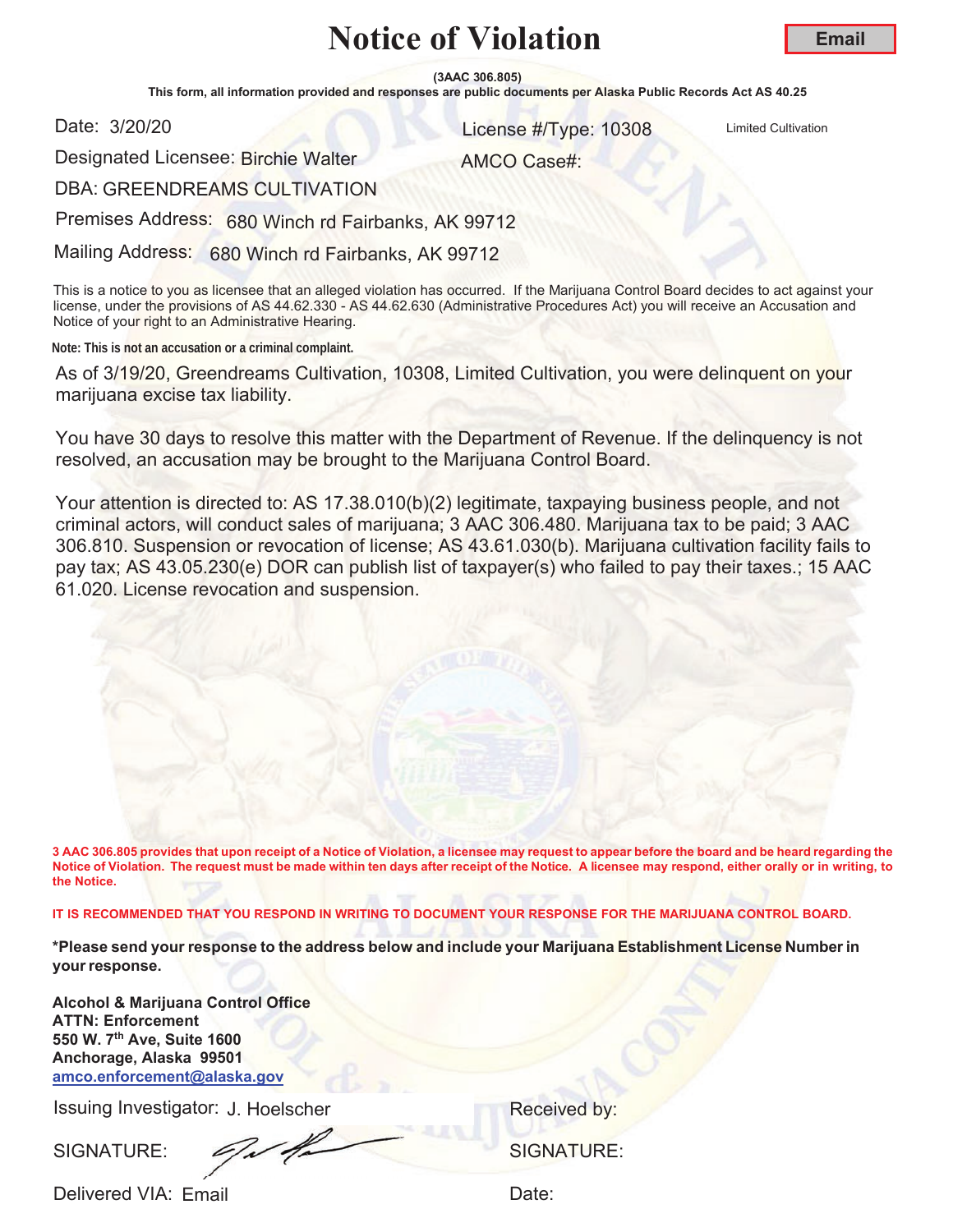**(3AAC 306.805)**

This form, all information provided and responses are public documents per Alaska Public Records Act AS 40.25

Date: 3/20/20

**S/20/20 10310** Standard Cultivation

**Email**

Designated Licensee: <mark>Dane Wyrick</mark>

AMCO Case#:

DBA: Danish Gardens LLC

Premises Address: 2430 Cinnabar Loop Anchorage, AK 99507-3138

Mailing Address: 6936 Whitehall Street Anchorage, AK 99502

This is a notice to you as licensee that an alleged violation has occurred. If the Marijuana Control Board decides to act against your license, under the provisions of AS 44.62.330 - AS 44.62.630 (Administrative Procedures Act) you will receive an Accusation and Notice of your right to an Administrative Hearing.

**Note: This is not an accusation or a criminal complaint.**

As of 3/19/2020, Danish Gardens, 10310, Standard Cultivation, you were delinquent on your marijuana excise tax liability.

You have 30 days to resolve this matter with the Department of Revenue. If the delinquency is not resolved, an accusation may be brought to the Marijuana Control Board.

Your attention is directed to: AS 17.38.010(b)(2) legitimate, taxpaying business people, and not criminal actors, will conduct sales of marijuana; 3 AAC 306.480. Marijuana tax to be paid; 3 AAC 306.810. Suspension or revocation of license; AS 43.61.030(b). Marijuana cultivation facility fails to pay tax; AS 43.05.230(e) DOR can publish list of taxpayer(s) who failed to pay their taxes.; 15 AAC 61.020. License revocation and suspension.

**3 AAC 306.805 provides that upon receipt of a Notice of Violation, a licensee may request to appear before the board and be heard regarding the Notice of Violation. The request must be made within ten days after receipt of the Notice. A licensee may respond, either orally or in writing, to the Notice.** 

**IT IS RECOMMENDED THAT YOU RESPOND IN WRITING TO DOCUMENT YOUR RESPONSE FOR THE MARIJUANA CONTROL BOARD.**

**\*Please send your response to the address below and include your Marijuana Establishment License Number in your response.**

**Alcohol & Marijuana Control Office ATTN: Enforcement 550 W. 7th Ave, Suite 1600 Anchorage, Alaska 99501 amco.enforcement@alaska.gov**

Issuing Investigator: J. Hoelscher **Election Control Control Control Control Control Control Control Control Control Control Control Control Control Control Control Control Control Control Control Control Control Control C** 

SIGNATURE: COMPANY SIGNATURE: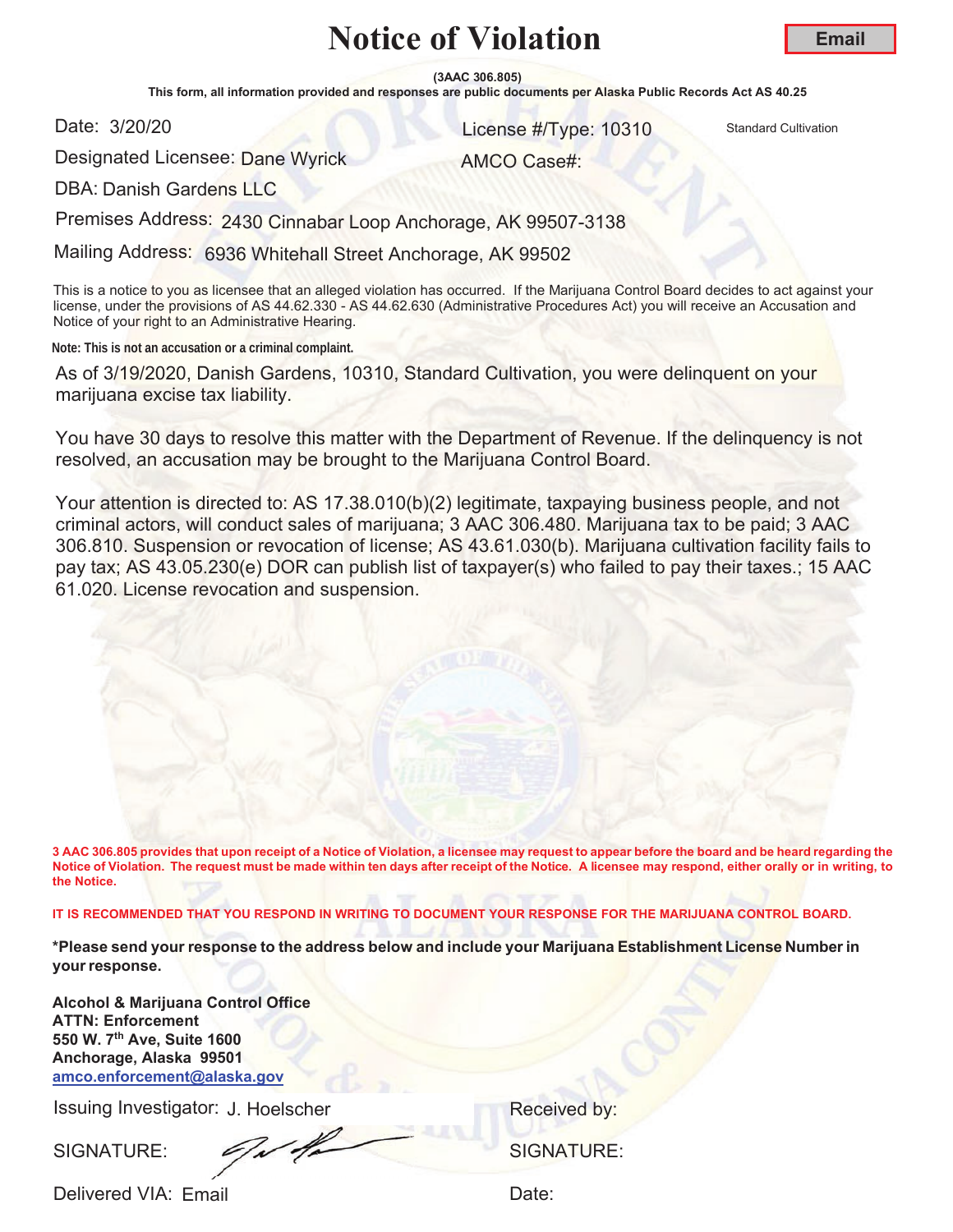**(3AAC 306.805)**

This form, all information provided and responses are public documents per Alaska Public Records Act AS 40.25

Date: 3/20/20

**COLLEGE AT AND CONTROLL CONTROLL CONTROLL CONTROLL CONTROLL CONTROLL CONTROLL CONTROLL CONTROLL CONTROLL CONTROLL CONTROLL CONTROLL CONTROLL CONTROLL CONTROLL CONTROLL CONTROLL CONTROLL CONTROLL CONTROLL CONTROLL CONTROLL** 

**Email**

Designated Licensee: Chase Griffith

AMCO Case#:

DBA: PERMAFROST DISTRIBUTORS

Premises Address: 32630 June Dr. Sterling, AK 99672

Mailing Address: 54200 Leonard Dr. Kenai, AK 99611

This is a notice to you as licensee that an alleged violation has occurred. If the Marijuana Control Board decides to act against your license, under the provisions of AS 44.62.330 - AS 44.62.630 (Administrative Procedures Act) you will receive an Accusation and Notice of your right to an Administrative Hearing.

**Note: This is not an accusation or a criminal complaint.**

As of 3/19/20, Permafrost Distributors, 11519, Limited Cultivation, you were delinquent on your marijuana excise tax liability.

You have 30 days to resolve this matter with the Department of Revenue. If the delinquency is not resolved, an accusation may be brought to the Marijuana Control Board.

Your attention is directed to: AS 17.38.010(b)(2) legitimate, taxpaying business people, and not criminal actors, will conduct sales of marijuana; 3 AAC 306.480. Marijuana tax to be paid; 3 AAC 306.810. Suspension or revocation of license; AS 43.61.030(b). Marijuana cultivation facility fails to pay tax; AS 43.05.230(e) DOR can publish list of taxpayer(s) who failed to pay their taxes.; 15 AAC 61.020. License revocation and suspension.

**3 AAC 306.805 provides that upon receipt of a Notice of Violation, a licensee may request to appear before the board and be heard regarding the Notice of Violation. The request must be made within ten days after receipt of the Notice. A licensee may respond, either orally or in writing, to the Notice.** 

**IT IS RECOMMENDED THAT YOU RESPOND IN WRITING TO DOCUMENT YOUR RESPONSE FOR THE MARIJUANA CONTROL BOARD.**

**\*Please send your response to the address below and include your Marijuana Establishment License Number in your response.**

**Alcohol & Marijuana Control Office ATTN: Enforcement 550 W. 7th Ave, Suite 1600 Anchorage, Alaska 99501 amco.enforcement@alaska.gov**

Issuing Investigator: J. Hoelscher **Election Control Control Control Control Control Control Control Control Control Control Control Control Control Control Control Control Control Control Control Control Control Control C** 

SIGNATURE:  $\frac{1}{2}$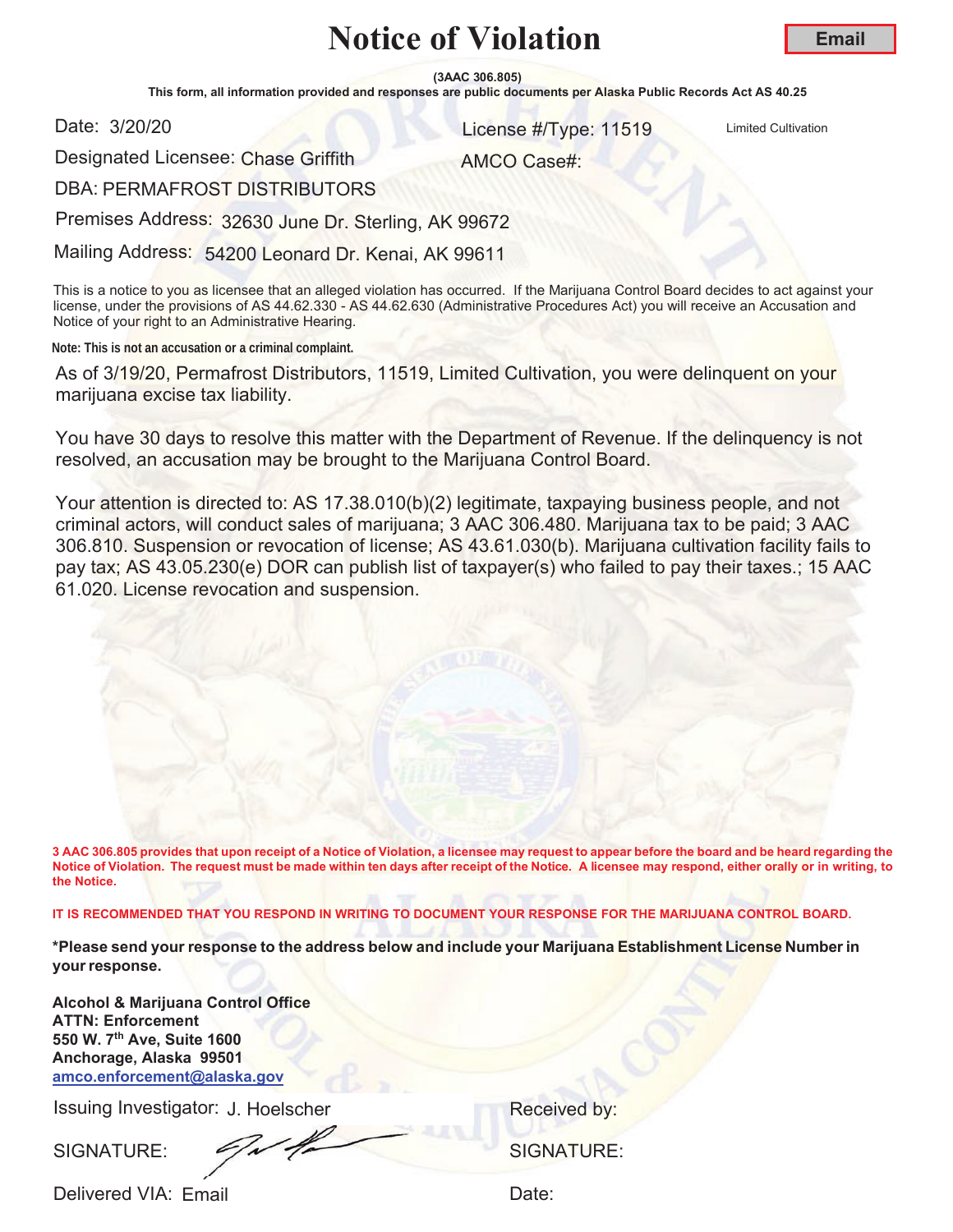**(3AAC 306.805)**

This form, all information provided and responses are public documents per Alaska Public Records Act AS 40.25

Date: 3/20/20

**S/20/20 11605** Standard Cultivation

AMCO Case#:

Designated Licensee: Casey Wilkins

DBA: Stoned Salmon Farms

Premises Address: 2005 Anka Street Juneau, AK 99801

Mailing Address: PO BOX 240122 Douglas, AK 99824

This is a notice to you as licensee that an alleged violation has occurred. If the Marijuana Control Board decides to act against your license, under the provisions of AS 44.62.330 - AS 44.62.630 (Administrative Procedures Act) you will receive an Accusation and Notice of your right to an Administrative Hearing.

**Note: This is not an accusation or a criminal complaint.**

As of 3/19/2020, 11605, Stoned Salmon Farms, Standard Cultivation, you were delinquent on your marijuana excise tax liability.

You have 30 days to resolve this matter with the Department of Revenue. If the delinquency is not resolved, an accusation may be brought to the Marijuana Control Board.

Your attention is directed to: AS 17.38.010(b)(2) legitimate, taxpaying business people, and not criminal actors, will conduct sales of marijuana; 3 AAC 306.480. Marijuana tax to be paid; 3 AAC 306.810. Suspension or revocation of license; AS 43.61.030(b). Marijuana cultivation facility fails to pay tax; AS 43.05.230(e) DOR can publish list of taxpayer(s) who failed to pay their taxes.; 15 AAC 61.020. License revocation and suspension.

**3 AAC 306.805 provides that upon receipt of a Notice of Violation, a licensee may request to appear before the board and be heard regarding the Notice of Violation. The request must be made within ten days after receipt of the Notice. A licensee may respond, either orally or in writing, to the Notice.** 

**IT IS RECOMMENDED THAT YOU RESPOND IN WRITING TO DOCUMENT YOUR RESPONSE FOR THE MARIJUANA CONTROL BOARD.**

**\*Please send your response to the address below and include your Marijuana Establishment License Number in your response.**

**Alcohol & Marijuana Control Office ATTN: Enforcement 550 W. 7th Ave, Suite 1600 Anchorage, Alaska 99501 amco.enforcement@alaska.gov**

Issuing Investigator: J. Hoelscher **Election Control Control Control Control Control Control Control Control Control Control Control Control Control Control Control Control Control Control Control Control Control Control C** 

SIGNATURE: 6/1/4 SIGNATURE: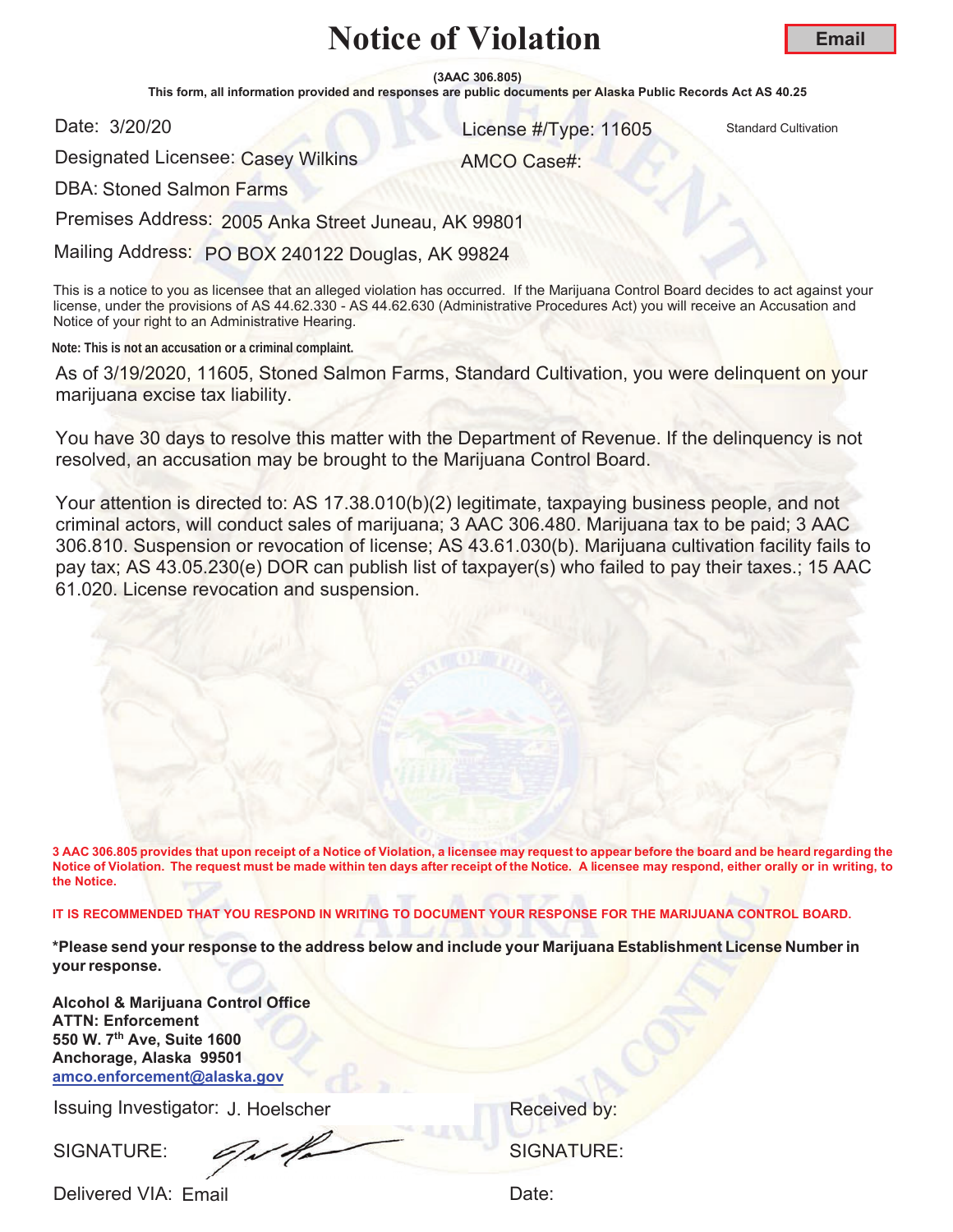**(3AAC 306.805)**

This form, all information provided and responses are public documents per Alaska Public Records Act AS 40.25

Date: 3/20/20

**S/20/20** 11611 Standard Cultivation

Designated Licensee: Phillip Izon

AMCO Case#:

DBA: KUSHTOPIA

Premises Address: 1044 S Old Glenn Hwy Palmer, AK 99645

Mailing Address: 8010 E 32nd Ave. Unit B Anchorage, AK 99504

This is a notice to you as licensee that an alleged violation has occurred. If the Marijuana Control Board decides to act against your license, under the provisions of AS 44.62.330 - AS 44.62.630 (Administrative Procedures Act) you will receive an Accusation and Notice of your right to an Administrative Hearing.

**Note: This is not an accusation or a criminal complaint.**

As of 3/19/20, Kushtopia, 11611, Standard Cultivation, you were delinquent on your marijuana excise tax liability.

You have 30 days to resolve this matter with the Department of Revenue. If the delinquency is not resolved, an accusation may be brought to the Marijuana Control Board.

Your attention is directed to: AS 17.38.010(b)(2) legitimate, taxpaying business people, and not criminal actors, will conduct sales of marijuana; 3 AAC 306.480. Marijuana tax to be paid; 3 AAC 306.810. Suspension or revocation of license; AS 43.61.030(b). Marijuana cultivation facility fails to pay tax; AS 43.05.230(e) DOR can publish list of taxpayer(s) who failed to pay their taxes.; 15 AAC 61.020. License revocation and suspension.

**3 AAC 306.805 provides that upon receipt of a Notice of Violation, a licensee may request to appear before the board and be heard regarding the Notice of Violation. The request must be made within ten days after receipt of the Notice. A licensee may respond, either orally or in writing, to the Notice.** 

**IT IS RECOMMENDED THAT YOU RESPOND IN WRITING TO DOCUMENT YOUR RESPONSE FOR THE MARIJUANA CONTROL BOARD.**

**\*Please send your response to the address below and include your Marijuana Establishment License Number in your response.**

**Alcohol & Marijuana Control Office ATTN: Enforcement 550 W. 7th Ave, Suite 1600 Anchorage, Alaska 99501 amco.enforcement@alaska.gov**

Issuing Investigator: J. Hoelscher **Election Control Control Control Control Control Control Control Control Control Control Control Control Control Control Control Control Control Control Control Control Control Control C** 

SIGNATURE: SIGNATURE: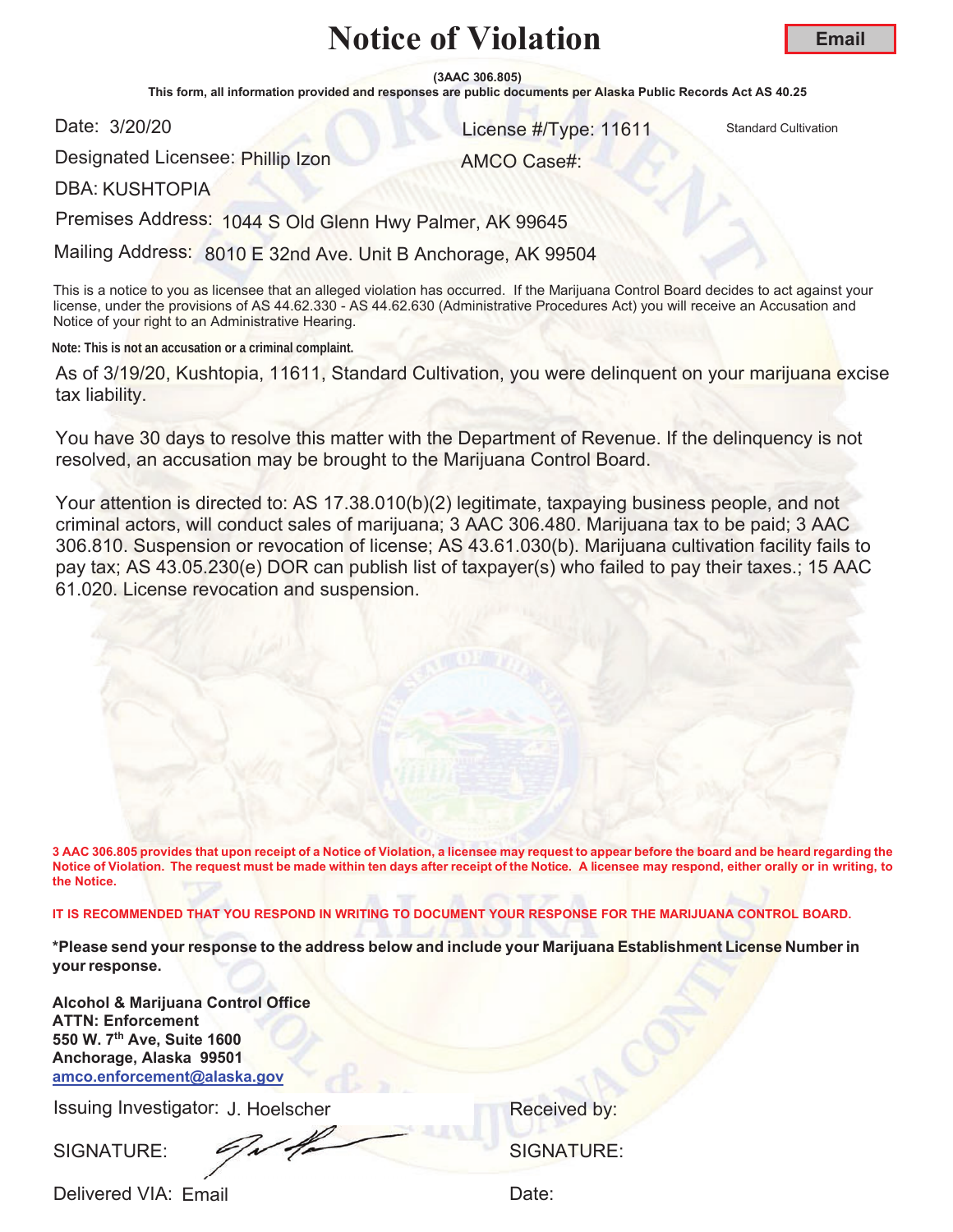**(3AAC 306.805)**

This form, all information provided and responses are public documents per Alaska Public Records Act AS 40.25

Date: 3/20/20

**S/20/20** 11617 Standard Cultivation

AMCO Case#:

Designated Licensee: James Hunter

DBA: Alaska Jane

Premises Address: 67927 Virginia Ave Homer, AK 99603

Mailing Address: P.O. Box 3408 Homer, AK 99603-3408

This is a notice to you as licensee that an alleged violation has occurred. If the Marijuana Control Board decides to act against your license, under the provisions of AS 44.62.330 - AS 44.62.630 (Administrative Procedures Act) you will receive an Accusation and Notice of your right to an Administrative Hearing.

**Note: This is not an accusation or a criminal complaint.**

As of 3/19/2020, Alaska Jane, 11617, Standard Cultivation, you were delinquent on your marijuana excise tax liability.

You have 30 days to resolve this matter with the Department of Revenue. If the delinquency is not resolved, an accusation may be brought to the Marijuana Control Board.

Your attention is directed to: AS 17.38.010(b)(2) legitimate, taxpaying business people, and not criminal actors, will conduct sales of marijuana; 3 AAC 306.480. Marijuana tax to be paid; 3 AAC 306.810. Suspension or revocation of license; AS 43.61.030(b). Marijuana cultivation facility fails to pay tax; AS 43.05.230(e) DOR can publish list of taxpayer(s) who failed to pay their taxes.; 15 AAC 61.020. License revocation and suspension.

**3 AAC 306.805 provides that upon receipt of a Notice of Violation, a licensee may request to appear before the board and be heard regarding the Notice of Violation. The request must be made within ten days after receipt of the Notice. A licensee may respond, either orally or in writing, to the Notice.** 

**IT IS RECOMMENDED THAT YOU RESPOND IN WRITING TO DOCUMENT YOUR RESPONSE FOR THE MARIJUANA CONTROL BOARD.**

**\*Please send your response to the address below and include your Marijuana Establishment License Number in your response.**

**Alcohol & Marijuana Control Office ATTN: Enforcement 550 W. 7th Ave, Suite 1600 Anchorage, Alaska 99501 amco.enforcement@alaska.gov**

Issuing Investigator: J. Hoelscher **Election Control Control Control Control Control Control Control Control Control Control Control Control Control Control Control Control Control Control Control Control Control Control C** 

SIGNATURE:  $\frac{1}{2}$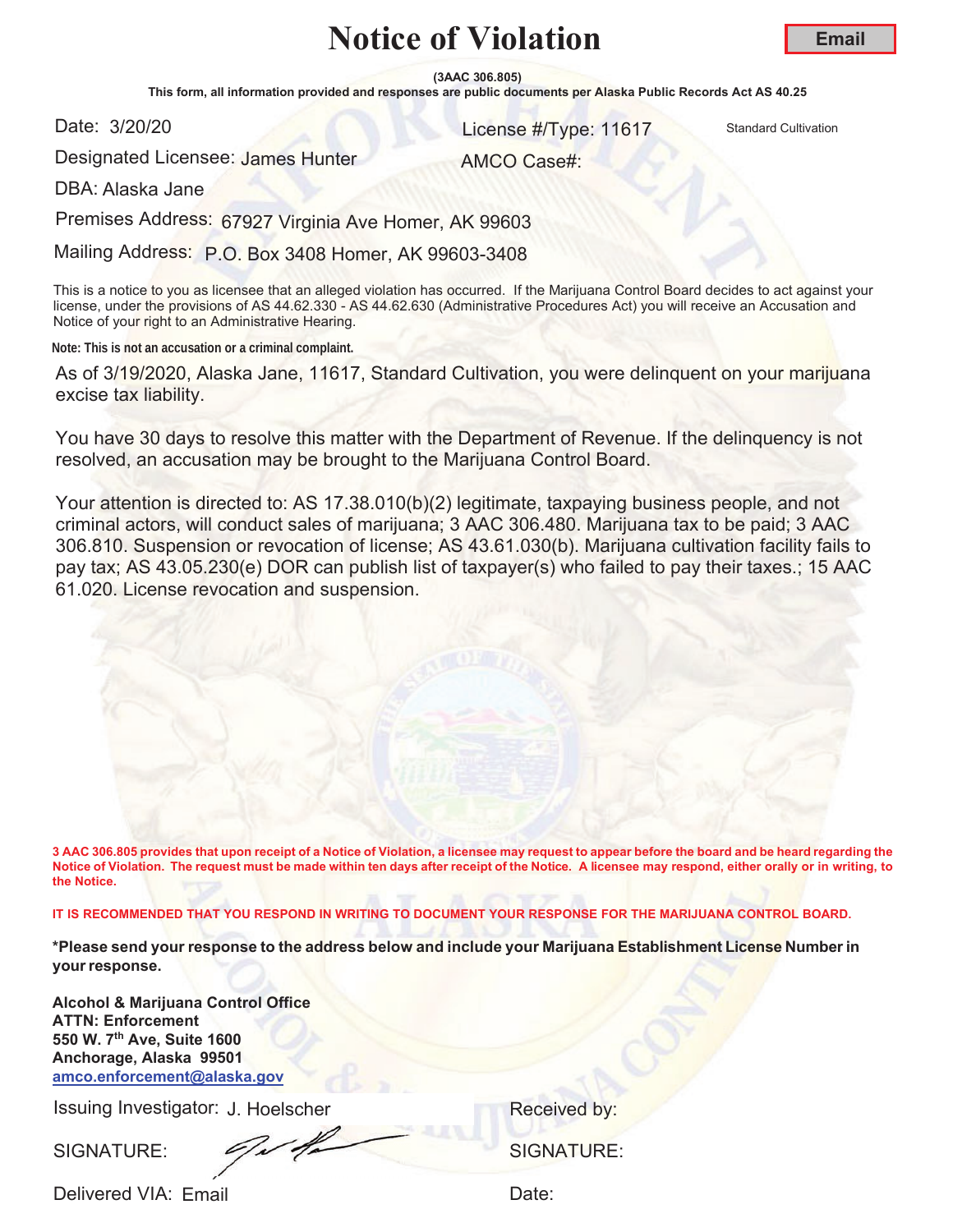**(3AAC 306.805)**

This form, all information provided and responses are public documents per Alaska Public Records Act AS 40.25

Date: 3/20/20

**S/20/20 11957** Standard Cultivation

Designated Licensee: Mike Keiser

AMCO Case#:

DBA: LAST FRONTIER JOINT OPERATIONS LLC.

Premises Address: 7180 Revilla Rd Suite 101 Ketchikan, AK 99901

Mailing Address: 7180 Revilla Rd Suite 101 Ketchikan, AK 99901

This is a notice to you as licensee that an alleged violation has occurred. If the Marijuana Control Board decides to act against your license, under the provisions of AS 44.62.330 - AS 44.62.630 (Administrative Procedures Act) you will receive an Accusation and Notice of your right to an Administrative Hearing.

**Note: This is not an accusation or a criminal complaint.**

As of 3/19/20, Last Frontier Joint Operations LLC, 11957, Standard Cultivation, you were delinquent on your marijuana excise tax liability.

You have 30 days to resolve this matter with the Department of Revenue. If the delinquency is not resolved, an accusation may be brought to the Marijuana Control Board.

Your attention is directed to: AS 17.38.010(b)(2) legitimate, taxpaying business people, and not criminal actors, will conduct sales of marijuana; 3 AAC 306.480. Marijuana tax to be paid; 3 AAC 306.810. Suspension or revocation of license; AS 43.61.030(b). Marijuana cultivation facility fails to pay tax; AS 43.05.230(e) DOR can publish list of taxpayer(s) who failed to pay their taxes.; 15 AAC 61.020. License revocation and suspension.

**3 AAC 306.805 provides that upon receipt of a Notice of Violation, a licensee may request to appear before the board and be heard regarding the Notice of Violation. The request must be made within ten days after receipt of the Notice. A licensee may respond, either orally or in writing, to the Notice.** 

**IT IS RECOMMENDED THAT YOU RESPOND IN WRITING TO DOCUMENT YOUR RESPONSE FOR THE MARIJUANA CONTROL BOARD.**

**\*Please send your response to the address below and include your Marijuana Establishment License Number in your response.**

**Alcohol & Marijuana Control Office ATTN: Enforcement 550 W. 7th Ave, Suite 1600 Anchorage, Alaska 99501 amco.enforcement@alaska.gov**

Issuing Investigator: J. Hoelscher **Election Control Control Control Control Control Control Control Control Control Control Control Control Control Control Control Control Control Control Control Control Control Control C** 

SIGNATURE:  $\mathscr{S}$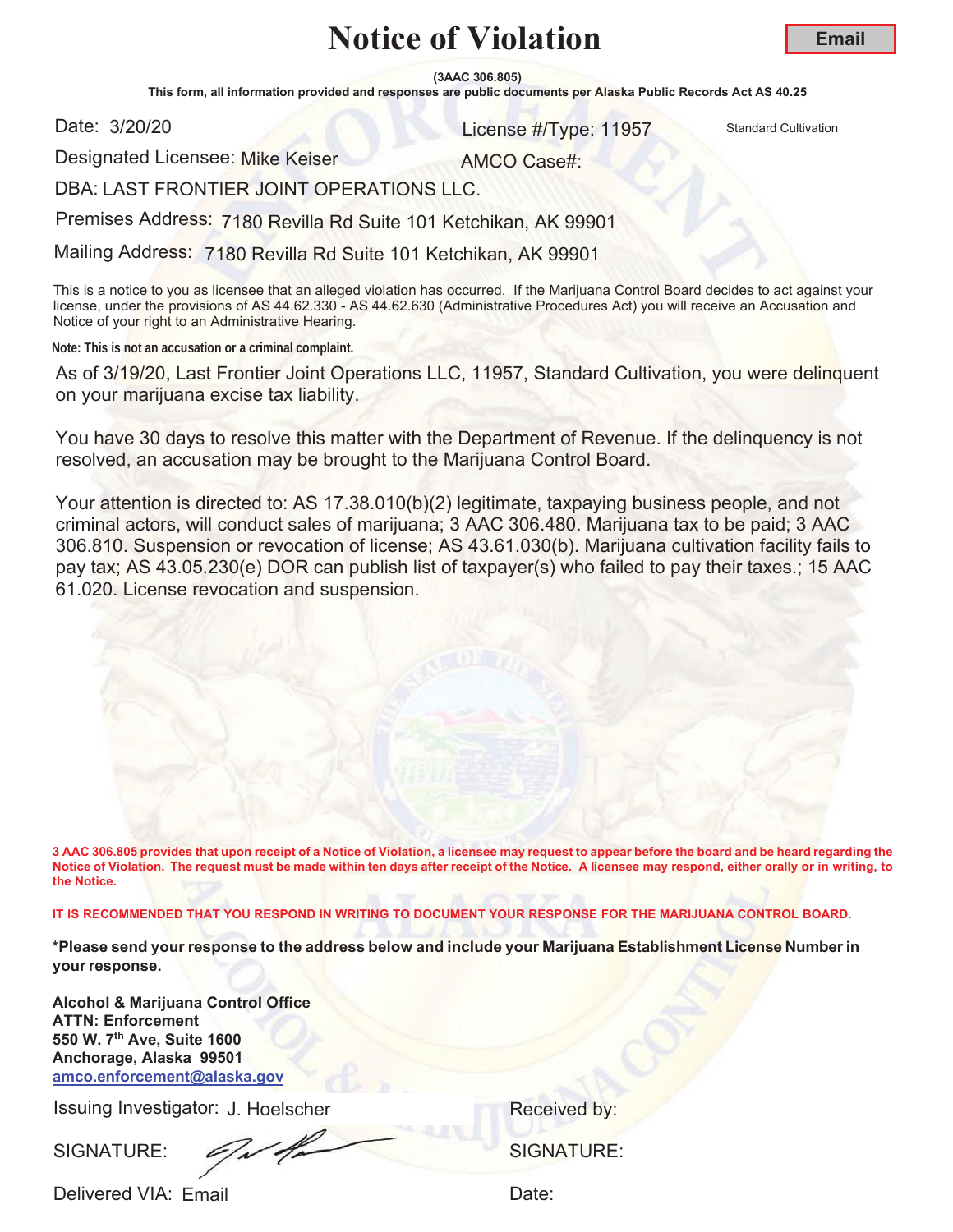**(3AAC 306.805)**

This form, all information provided and responses are public documents per Alaska Public Records Act AS 40.25

Date: 3/20/20

**S/20/20** 12616 Standard Cultivation

**Email**

Designated Licensee: <mark>Daniel Ste</mark>wart

AMCO Case#:

DBA: FRISSON FARMS LLC

Premises Address: 5060 Haystack Drive Fairbanks, AK 99712

Mailing Address: 5060 Haystack Drive Fairbanks, AK 99712

This is a notice to you as licensee that an alleged violation has occurred. If the Marijuana Control Board decides to act against your license, under the provisions of AS 44.62.330 - AS 44.62.630 (Administrative Procedures Act) you will receive an Accusation and Notice of your right to an Administrative Hearing.

**Note: This is not an accusation or a criminal complaint.**

As of 3/19/2020, Frisson Farms LLC, 12616, Standard Cultivation, you were delinquent on your marijuana excise tax liability.

You have 30 days to resolve this matter with the Department of Revenue. If the delinquency is not resolved, an accusation may be brought to the Marijuana Control Board.

Your attention is directed to: AS 17.38.010(b)(2) legitimate, taxpaying business people, and not criminal actors, will conduct sales of marijuana; 3 AAC 306.480. Marijuana tax to be paid; 3 AAC 306.810. Suspension or revocation of license; AS 43.61.030(b). Marijuana cultivation facility fails to pay tax; AS 43.05.230(e) DOR can publish list of taxpayer(s) who failed to pay their taxes.; 15 AAC 61.020. License revocation and suspension.

**3 AAC 306.805 provides that upon receipt of a Notice of Violation, a licensee may request to appear before the board and be heard regarding the Notice of Violation. The request must be made within ten days after receipt of the Notice. A licensee may respond, either orally or in writing, to the Notice.** 

**IT IS RECOMMENDED THAT YOU RESPOND IN WRITING TO DOCUMENT YOUR RESPONSE FOR THE MARIJUANA CONTROL BOARD.**

**\*Please send your response to the address below and include your Marijuana Establishment License Number in your response.**

**Alcohol & Marijuana Control Office ATTN: Enforcement 550 W. 7th Ave, Suite 1600 Anchorage, Alaska 99501 amco.enforcement@alaska.gov**

Issuing Investigator: J. Hoelscher **Election Control Control Control Control Control Control Control Control Control Control Control Control Control Control Control Control Control Control Control Control Control Control C** 

SIGNATURE: SIGNATURE: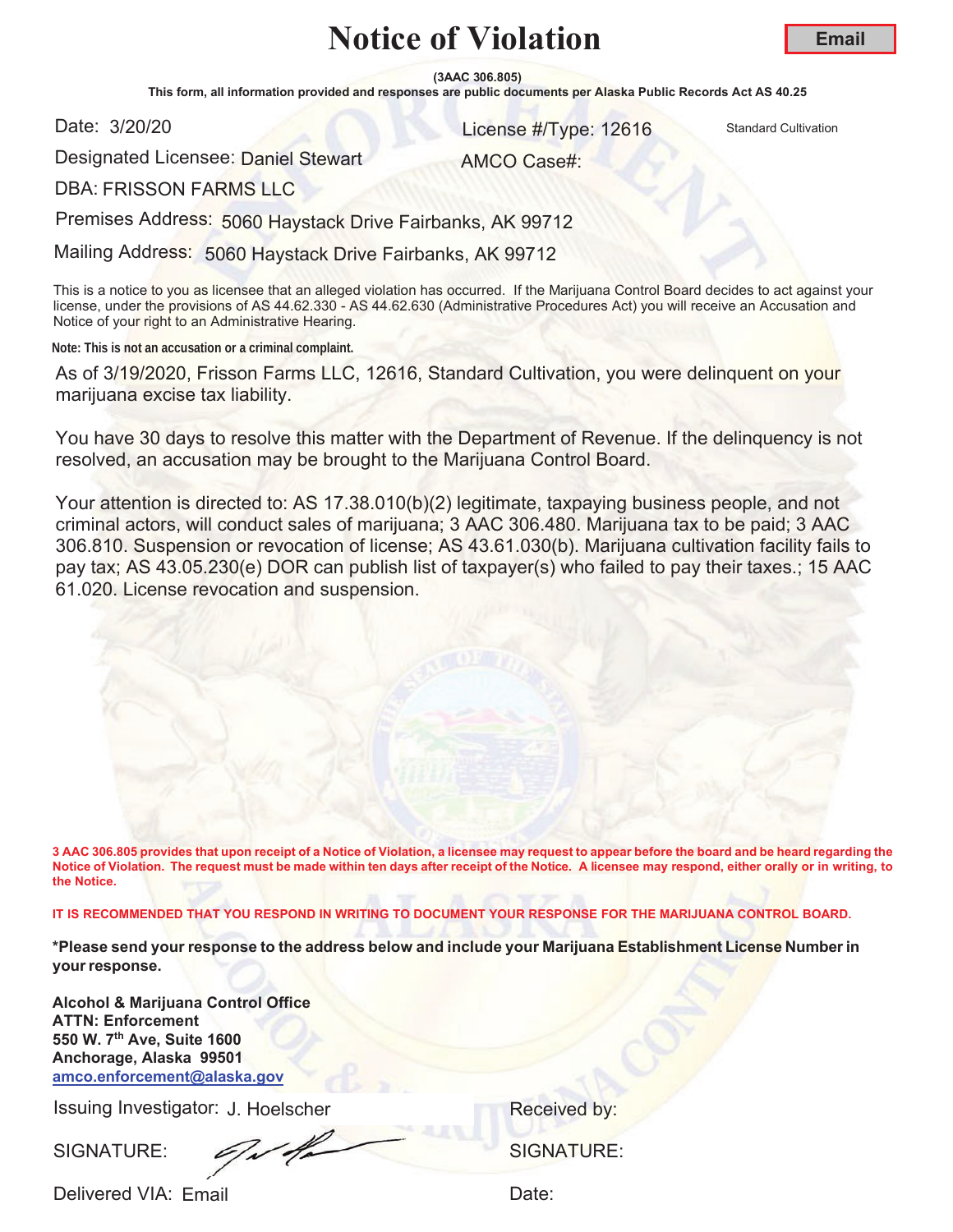**(3AAC 306.805)**

This form, all information provided and responses are public documents per Alaska Public Records Act AS 40.25

Date: 3/20/20

**S/20/20** 12618 Standard Cultivation

AMCO Case#:

Designated Licensee: Jenny Foster

DBA: Alaska Cannabis Company

Premises Address: 43280 Kenai Spur Highway Units A, B, C, & D Nikiski, AK 99635

Mailing Address: PO Box 595 Kenai, AK 99611

This is a notice to you as licensee that an alleged violation has occurred. If the Marijuana Control Board decides to act against your license, under the provisions of AS 44.62.330 - AS 44.62.630 (Administrative Procedures Act) you will receive an Accusation and Notice of your right to an Administrative Hearing.

**Note: This is not an accusation or a criminal complaint.**

As of 3/19/2020, Alaska Cannabis Company, 12618, Standard Cultivation, you were delinquent on your marijuana excise tax liability.

You have 30 days to resolve this matter with the Department of Revenue. If the delinquency is not resolved, an accusation may be brought to the Marijuana Control Board.

Your attention is directed to: AS 17.38.010(b)(2) legitimate, taxpaying business people, and not criminal actors, will conduct sales of marijuana; 3 AAC 306.480. Marijuana tax to be paid; 3 AAC 306.810. Suspension or revocation of license; AS 43.61.030(b). Marijuana cultivation facility fails to pay tax; AS 43.05.230(e) DOR can publish list of taxpayer(s) who failed to pay their taxes.; 15 AAC 61.020. License revocation and suspension.

**3 AAC 306.805 provides that upon receipt of a Notice of Violation, a licensee may request to appear before the board and be heard regarding the Notice of Violation. The request must be made within ten days after receipt of the Notice. A licensee may respond, either orally or in writing, to the Notice.** 

**IT IS RECOMMENDED THAT YOU RESPOND IN WRITING TO DOCUMENT YOUR RESPONSE FOR THE MARIJUANA CONTROL BOARD.**

**\*Please send your response to the address below and include your Marijuana Establishment License Number in your response.**

**Alcohol & Marijuana Control Office ATTN: Enforcement 550 W. 7th Ave, Suite 1600 Anchorage, Alaska 99501 amco.enforcement@alaska.gov**

Issuing Investigator: J. Hoelscher **Election Control Control Control Control Control Control Control Control Control Control Control Control Control Control Control Control Control Control Control Control Control Control C** 

SIGNATURE: 6/1/4/2000 SIGNATURE: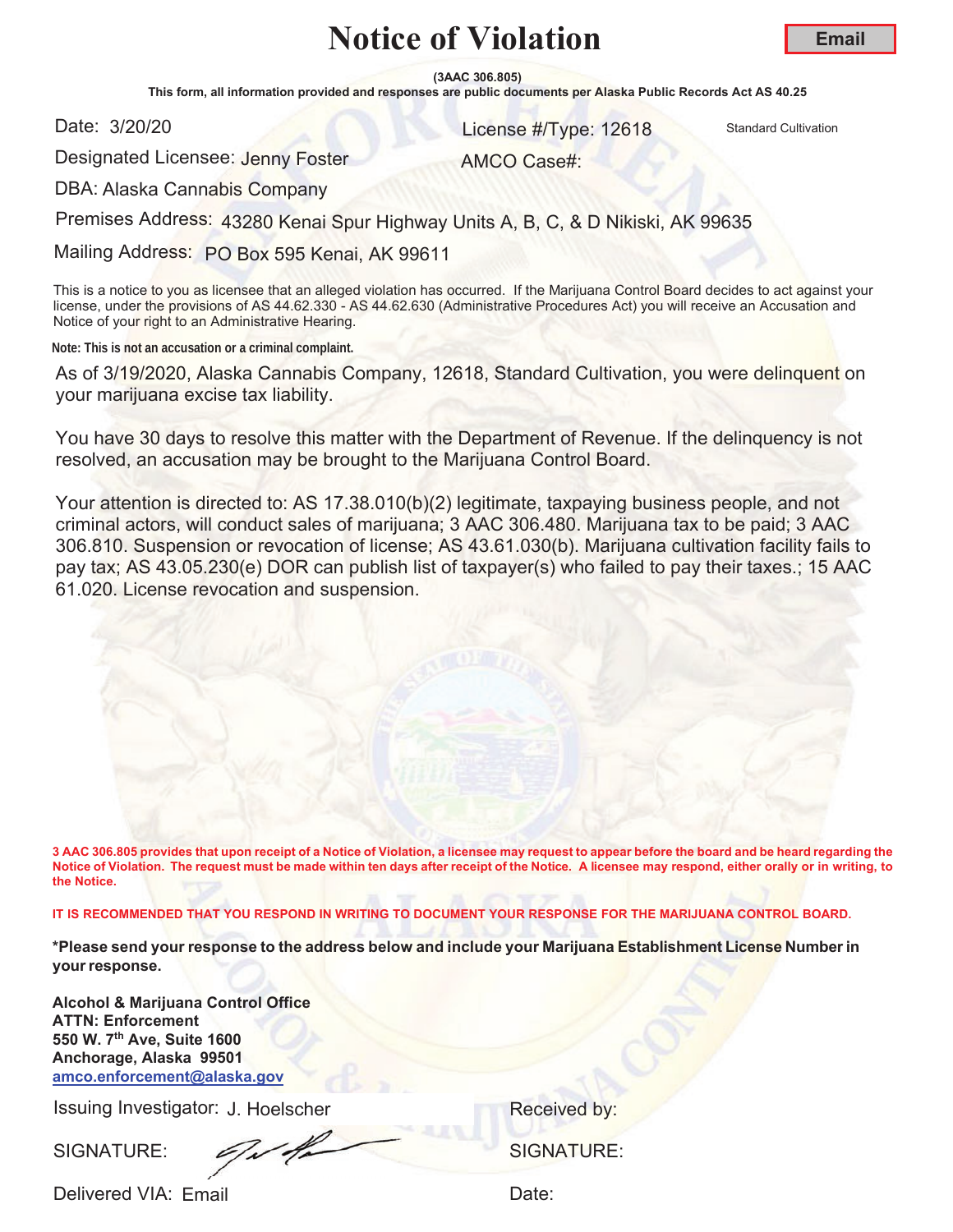**(3AAC 306.805)**

This form, all information provided and responses are public documents per Alaska Public Records Act AS 40.25

Date: 3/20/20

**S/20/20 12833** Standard Cultivation **Contract Cultivation Contract Cultivation** 

AMCO Case#:

Designated Licensee: <mark>Dan Coglianese</mark>

DBA: ALASKA LOVEN IT LLC

Premises Address: 2908 Kachemak Drive Homer, AK 99603

Mailing Address: PO Box 1571, Homer, AK 99603

This is a notice to you as licensee that an alleged violation has occurred. If the Marijuana Control Board decides to act against your license, under the provisions of AS 44.62.330 - AS 44.62.630 (Administrative Procedures Act) you will receive an Accusation and Notice of your right to an Administrative Hearing.

**Note: This is not an accusation or a criminal complaint.**

As of 3/19/2020, Alaska Loven It, 12833, Standard Cultivation, you were delinquent on your marijuana excise tax liability.

You have 30 days to resolve this matter with the Department of Revenue. If the delinquency is not resolved, an accusation may be brought to the Marijuana Control Board.

Your attention is directed to: AS 17.38.010(b)(2) legitimate, taxpaying business people, and not criminal actors, will conduct sales of marijuana; 3 AAC 306.480. Marijuana tax to be paid; 3 AAC 306.810. Suspension or revocation of license; AS 43.61.030(b). Marijuana cultivation facility fails to pay tax; AS 43.05.230(e) DOR can publish list of taxpayer(s) who failed to pay their taxes.; 15 AAC 61.020. License revocation and suspension.

**3 AAC 306.805 provides that upon receipt of a Notice of Violation, a licensee may request to appear before the board and be heard regarding the Notice of Violation. The request must be made within ten days after receipt of the Notice. A licensee may respond, either orally or in writing, to the Notice.** 

**IT IS RECOMMENDED THAT YOU RESPOND IN WRITING TO DOCUMENT YOUR RESPONSE FOR THE MARIJUANA CONTROL BOARD.**

**\*Please send your response to the address below and include your Marijuana Establishment License Number in your response.**

**Alcohol & Marijuana Control Office ATTN: Enforcement 550 W. 7th Ave, Suite 1600 Anchorage, Alaska 99501 amco.enforcement@alaska.gov**

Issuing Investigator: J. Hoelscher **Election Control Control Control Control Control Control Control Control Control Control Control Control Control Control Control Control Control Control Control Control Control Control C** 

SIGNATURE:  $\sqrt{N}$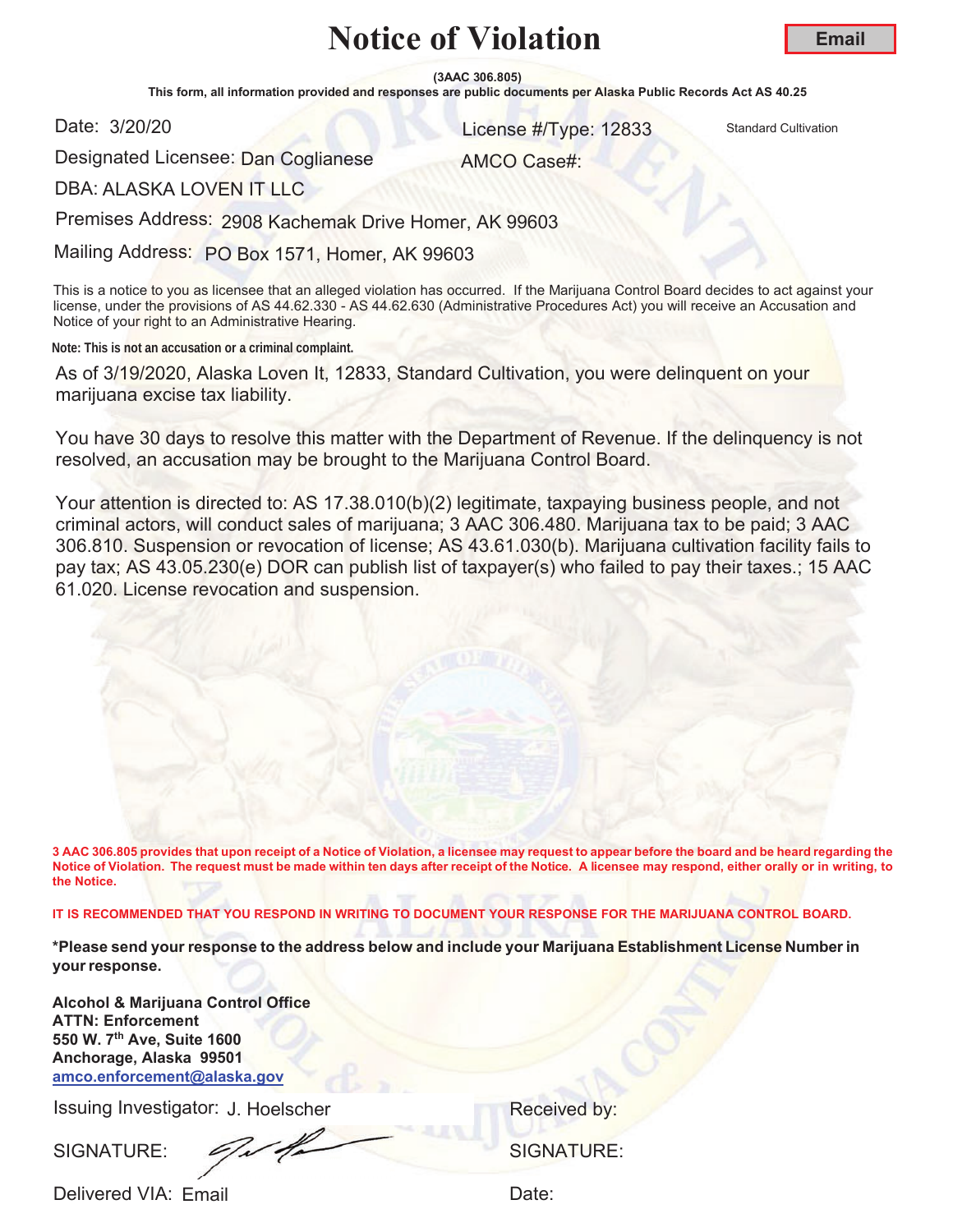**(3AAC 306.805)**

This form, all information provided and responses are public documents per Alaska Public Records Act AS 40.25

Date: 3/20/20

**S/20/20 13374** Standard Cultivation

AMCO Case#:

Designated Licensee: Craig Reich Jr

DBA: Knik Glacier Gardens

Premises Address: 25930 E. Knik River Rd Palmer, AK 99645

Mailing Address: PO Box 4354 Palmer, AK 99645

This is a notice to you as licensee that an alleged violation has occurred. If the Marijuana Control Board decides to act against your license, under the provisions of AS 44.62.330 - AS 44.62.630 (Administrative Procedures Act) you will receive an Accusation and Notice of your right to an Administrative Hearing.

**Note: This is not an accusation or a criminal complaint.**

As of 3/20/20, Knik Glacier Gardens, 13374, Standard Cultivation, you were delinquent on your marijuana excise tax liability.

You have 30 days to resolve this matter with the Department of Revenue. If the delinquency is not resolved, an accusation may be brought to the Marijuana Control Board.

Your attention is directed to: AS 17.38.010(b)(2) legitimate, taxpaying business people, and not criminal actors, will conduct sales of marijuana; 3 AAC 306.480. Marijuana tax to be paid; 3 AAC 306.810. Suspension or revocation of license; AS 43.61.030(b). Marijuana cultivation facility fails to pay tax; AS 43.05.230(e) DOR can publish list of taxpayer(s) who failed to pay their taxes.; 15 AAC 61.020. License revocation and suspension.

**3 AAC 306.805 provides that upon receipt of a Notice of Violation, a licensee may request to appear before the board and be heard regarding the Notice of Violation. The request must be made within ten days after receipt of the Notice. A licensee may respond, either orally or in writing, to the Notice.** 

**IT IS RECOMMENDED THAT YOU RESPOND IN WRITING TO DOCUMENT YOUR RESPONSE FOR THE MARIJUANA CONTROL BOARD.**

**\*Please send your response to the address below and include your Marijuana Establishment License Number in your response.**

**Alcohol & Marijuana Control Office ATTN: Enforcement 550 W. 7th Ave, Suite 1600 Anchorage, Alaska 99501 amco.enforcement@alaska.gov**

Issuing Investigator: J. Hoelscher **Election Control Control Control Control Control Control Control Control Control Control Control Control Control Control Control Control Control Control Control Control Control Control C** 

SIGNATURE: 6/1/2000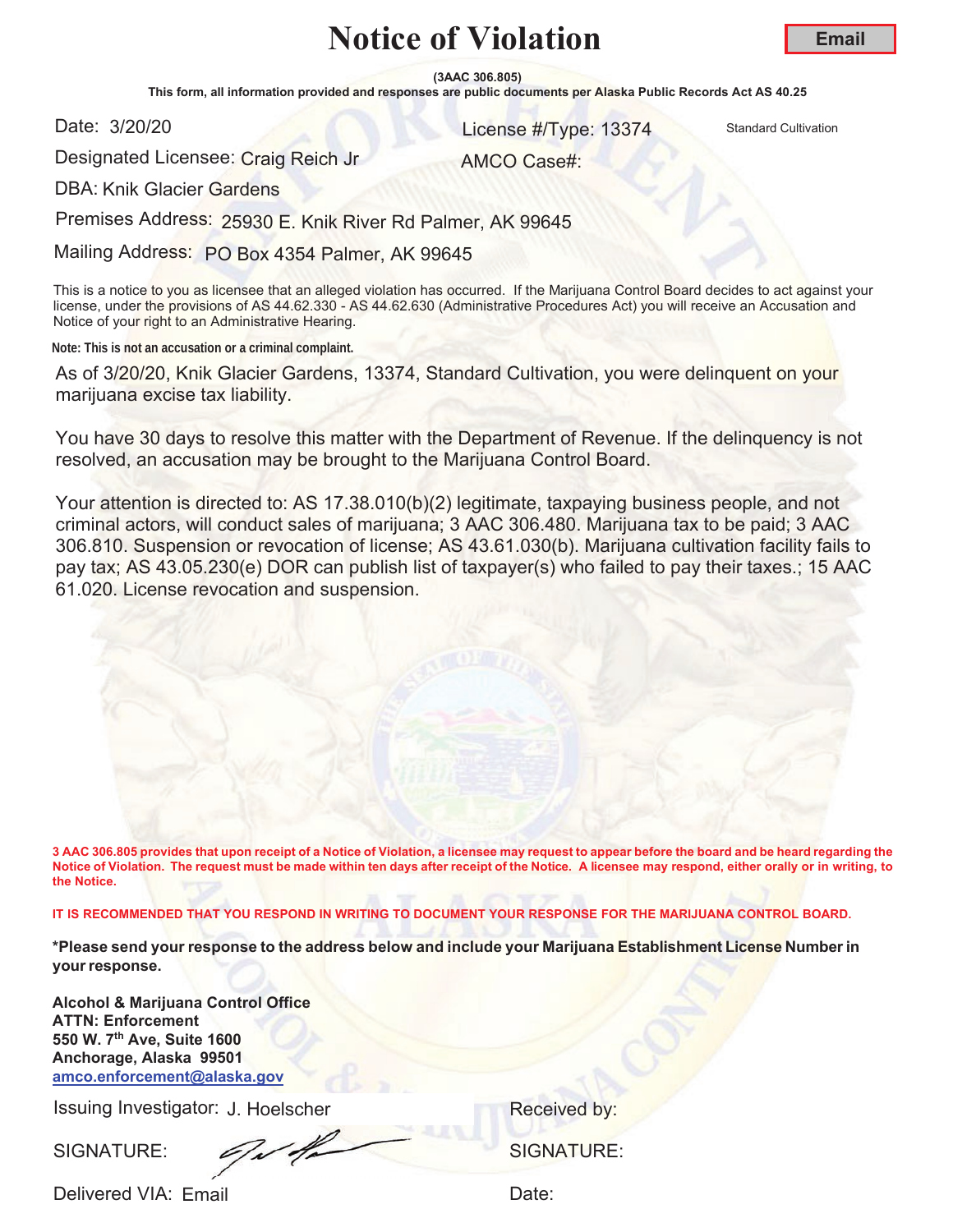**(3AAC 306.805)**

This form, all information provided and responses are public documents per Alaska Public Records Act AS 40.25

Date: 3/20/20

**S/20/20** Standard Cultivation **Contract Cultivation Contract Cultivation Contract Cultivation** 

Designated Licensee: Kirsten Hagen

AMCO Case#:

DBA: NORTH STAR FIRE

Premises Address: 3780 Leasure St. Suite 3 Fairbanks, AK 99701

Mailing Address: 3780 Leasure St. Suite 3 Fairbanks, AK 99701

This is a notice to you as licensee that an alleged violation has occurred. If the Marijuana Control Board decides to act against your license, under the provisions of AS 44.62.330 - AS 44.62.630 (Administrative Procedures Act) you will receive an Accusation and Notice of your right to an Administrative Hearing.

**Note: This is not an accusation or a criminal complaint.**

As of 3/20/20, North Star Fire, DBA/License Number/Type of license, you were delinquent on your marijuana excise tax liability.

You have 30 days to resolve this matter with the Department of Revenue. If the delinquency is not resolved, an accusation may be brought to the Marijuana Control Board.

Your attention is directed to: AS 17.38.010(b)(2) legitimate, taxpaying business people, and not criminal actors, will conduct sales of marijuana; 3 AAC 306.480. Marijuana tax to be paid; 3 AAC 306.810. Suspension or revocation of license; AS 43.61.030(b). Marijuana cultivation facility fails to pay tax; AS 43.05.230(e) DOR can publish list of taxpayer(s) who failed to pay their taxes.; 15 AAC 61.020. License revocation and suspension.

**3 AAC 306.805 provides that upon receipt of a Notice of Violation, a licensee may request to appear before the board and be heard regarding the Notice of Violation. The request must be made within ten days after receipt of the Notice. A licensee may respond, either orally or in writing, to the Notice.** 

**IT IS RECOMMENDED THAT YOU RESPOND IN WRITING TO DOCUMENT YOUR RESPONSE FOR THE MARIJUANA CONTROL BOARD.**

**\*Please send your response to the address below and include your Marijuana Establishment License Number in your response.**

**Alcohol & Marijuana Control Office ATTN: Enforcement 550 W. 7th Ave, Suite 1600 Anchorage, Alaska 99501 amco.enforcement@alaska.gov**

Issuing Investigator: J. Hoelscher **Election Control Control Control Control Control Control Control Control Control Control Control Control Control Control Control Control Control Control Control Control Control Control C** 

SIGNATURE: SIGNATURE: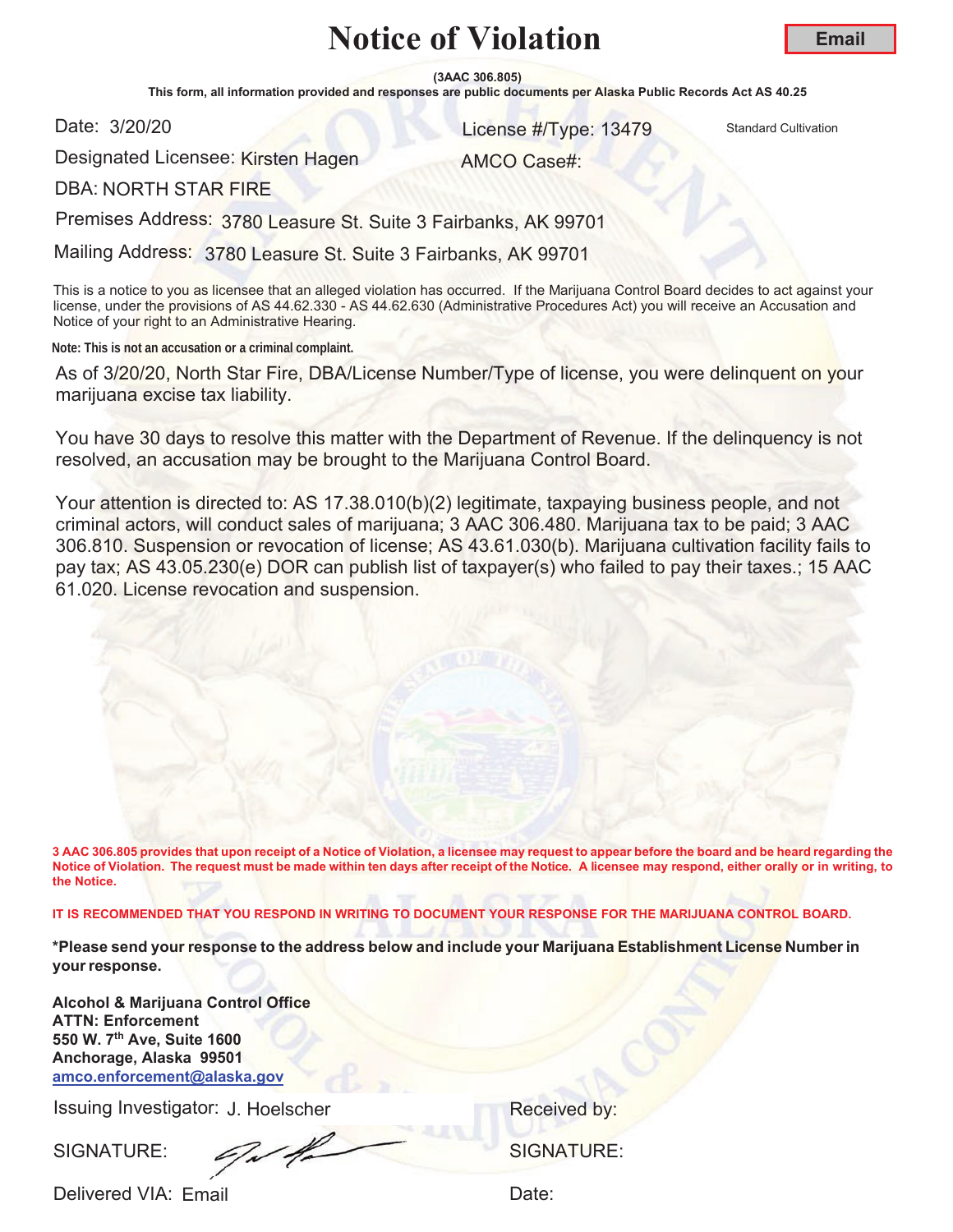**(3AAC 306.805)**

This form, all information provided and responses are public documents per Alaska Public Records Act AS 40.25

Date: 3/20/20

**S/20/20 13577** Standard Cultivation

Designated Licensee: <mark>Darren H Philli</mark>ps

AMCO Case#:

DBA: FIBERFLITE

Premises Address: 120 Jarvis Street Unit C Sitka, AK 99835

Mailing Address: PO BOX 645 SITKA, AK 99835

This is a notice to you as licensee that an alleged violation has occurred. If the Marijuana Control Board decides to act against your license, under the provisions of AS 44.62.330 - AS 44.62.630 (Administrative Procedures Act) you will receive an Accusation and Notice of your right to an Administrative Hearing.

**Note: This is not an accusation or a criminal complaint.**

As of 3/19/2020, Fiberflite, 13577, Standard Cultivation, you were delinquent on your marijuana excise tax liability.

You have 30 days to resolve this matter with the Department of Revenue. If the delinquency is not resolved, an accusation may be brought to the Marijuana Control Board.

Your attention is directed to: AS 17.38.010(b)(2) legitimate, taxpaying business people, and not criminal actors, will conduct sales of marijuana; 3 AAC 306.480. Marijuana tax to be paid; 3 AAC 306.810. Suspension or revocation of license; AS 43.61.030(b). Marijuana cultivation facility fails to pay tax; AS 43.05.230(e) DOR can publish list of taxpayer(s) who failed to pay their taxes.; 15 AAC 61.020. License revocation and suspension.

**3 AAC 306.805 provides that upon receipt of a Notice of Violation, a licensee may request to appear before the board and be heard regarding the Notice of Violation. The request must be made within ten days after receipt of the Notice. A licensee may respond, either orally or in writing, to the Notice.** 

**IT IS RECOMMENDED THAT YOU RESPOND IN WRITING TO DOCUMENT YOUR RESPONSE FOR THE MARIJUANA CONTROL BOARD.**

**\*Please send your response to the address below and include your Marijuana Establishment License Number in your response.**

**Alcohol & Marijuana Control Office ATTN: Enforcement 550 W. 7th Ave, Suite 1600 Anchorage, Alaska 99501 amco.enforcement@alaska.gov**

Issuing Investigator: J. Hoelscher **Election Control Control Control Control Control Control Control Control Control Control Control Control Control Control Control Control Control Control Control Control Control Control C** 

SIGNATURE: SIGNATURE: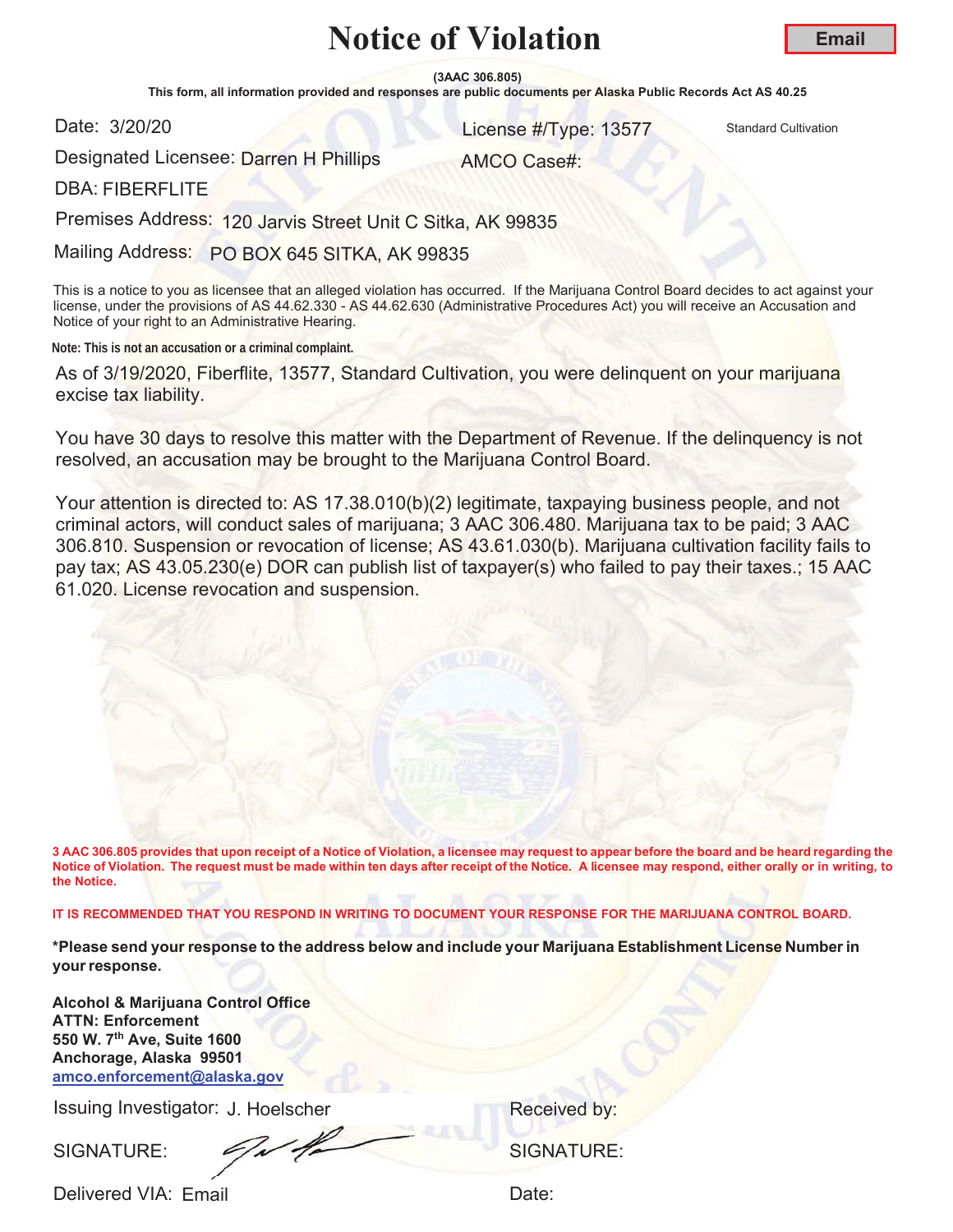**(3AAC 306.805)**

This form, all information provided and responses are public documents per Alaska Public Records Act AS 40.25

Date: 3/20/20

**COLLEGE AT AND CONTROLL CONTROLL CONTROLL CONTROLL CONTROLL CONTROLL CONTROLL CONTROLL CONTROLL CONTROLL CONTROLL CONTROLL CONTROLL CONTROLL CONTROLL CONTROLL CONTROLL CONTROLL CONTROLL CONTROLL CONTROLL CONTROLL CONTROLL** 

Designated Licensee: Ronald Hand

AMCO Case#:

DBA: AK BEST BUDS LLC

Premises Address: 9551 S Starlight Ln, Wasilla, AK 99623

Mailing Address: 1934 West Church Ridge Dr. Wasilla, AK 99654

This is a notice to you as licensee that an alleged violation has occurred. If the Marijuana Control Board decides to act against your license, under the provisions of AS 44.62.330 - AS 44.62.630 (Administrative Procedures Act) you will receive an Accusation and Notice of your right to an Administrative Hearing.

**Note: This is not an accusation or a criminal complaint.**

As of 3/19/2020, AK BEST BUDS LLC, 14581, Limited Cultivation, you were delinquent on your marijuana excise tax liability.

You have 30 days to resolve this matter with the Department of Revenue. If the delinquency is not resolved, an accusation may be brought to the Marijuana Control Board.

Your attention is directed to: AS 17.38.010(b)(2) legitimate, taxpaying business people, and not criminal actors, will conduct sales of marijuana; 3 AAC 306.480. Marijuana tax to be paid; 3 AAC 306.810. Suspension or revocation of license; AS 43.61.030(b). Marijuana cultivation facility fails to pay tax; AS 43.05.230(e) DOR can publish list of taxpayer(s) who failed to pay their taxes.; 15 AAC 61.020. License revocation and suspension.

**3 AAC 306.805 provides that upon receipt of a Notice of Violation, a licensee may request to appear before the board and be heard regarding the Notice of Violation. The request must be made within ten days after receipt of the Notice. A licensee may respond, either orally or in writing, to the Notice.** 

**IT IS RECOMMENDED THAT YOU RESPOND IN WRITING TO DOCUMENT YOUR RESPONSE FOR THE MARIJUANA CONTROL BOARD.**

**\*Please send your response to the address below and include your Marijuana Establishment License Number in your response.**

**Alcohol & Marijuana Control Office ATTN: Enforcement 550 W. 7th Ave, Suite 1600 Anchorage, Alaska 99501 amco.enforcement@alaska.gov**

Issuing Investigator: J. Hoelscher **Election Control Control Control Control Control Control Control Control Control Control Control Control Control Control Control Control Control Control Control Control Control Control C** 

SIGNATURE: SIGNATURE: